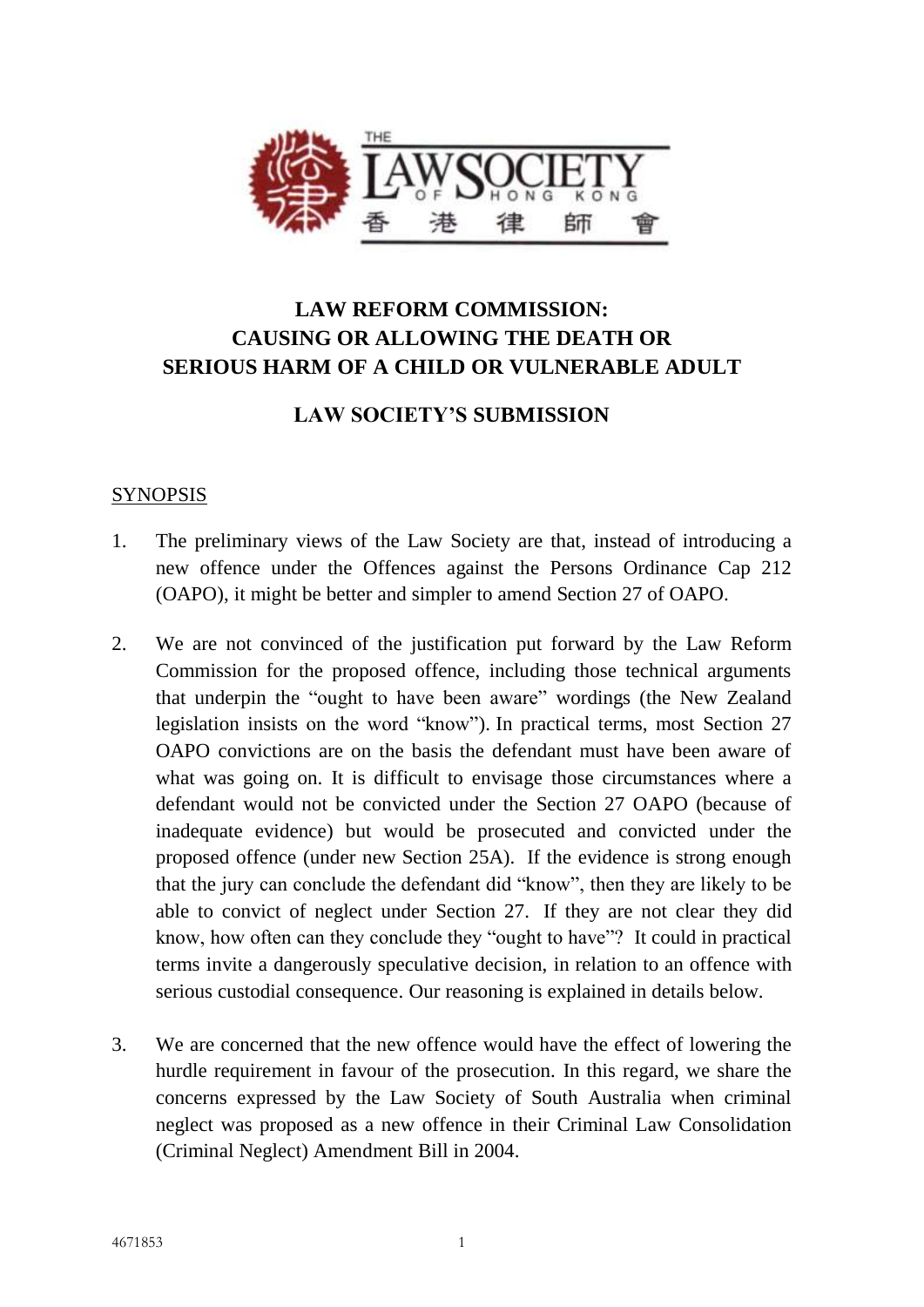*"In debates on the 2004 Bill, the Opposition referred to concerns that had been expressed by the Law Society's Criminal Law Committee; and it sought, unsuccessfully, to have the Bill referred to the Legislative Review Committee. The Law Society's Committee had stated (in part):* 

*'The society is concerned that this legislation could encourage inadequate investigation by police and forensic experts; the presentation of weak prosecution cases; the criminalisation of innocent people; and the failure properly to prosecute an offender for the substantive offence for which they are truly guilty. One of the stated purposes of the bill is to get one or other of the parents of a child, for example, who did not commit the unlawful act occasioning death or serious harm to have an incentive to 'say what seriously happened'. However, it is considered equally likely that the legislation will create an incentive to fabricate, to shift blame and to make false accusations. We envisage a likely consequence of the legislation is that persons potentially liable will seek to cast blame upon each other, leaving both liable to conviction for criminal neglect and potentially resulting in an innocent party suffering conviction on that charge while the perpetrator avoids conviction for the substantive offence."<sup>1</sup>*

### **INTRODUCTION**

- 4. The Law Reform Commission ("LRC") in its Consultation Paper ("CP") and Executive Summary ("ES") recommends introducing a new criminal offence similar to those in some other jurisdictions. Unfortunately, although the preparation of the CP has taken 12 years, only a very short window for observations was suggested. As can be seen below, there are a number of matters upon which there are important issues to consider, and clarification from the LRC is needed. Hence any views at this stage should be regarded as preliminary.
- 5. The Law Society of Hong Kong has reviewed the CP and has the following comments. Questions are posed on the LRC's intentions where matters are unclear and suggestions made. See below paragraphs 7; 10; 11; 15; 16; 19; 24; 25; 26; 39; 40; 46; 47; 49; 51; 52; 56; 57; 59; 63; 64; 65; 66; 67 and several of the Recommendations – R1; 3; 4; 5; 6; 7; 9; 10.

-

<sup>1</sup> See I Redmond, *SA Parliamentary Debates (LA),* 8 December 2004, p1257; and R Lawson *SA Parliamentary Debates (LC)* 7 February 2005, p889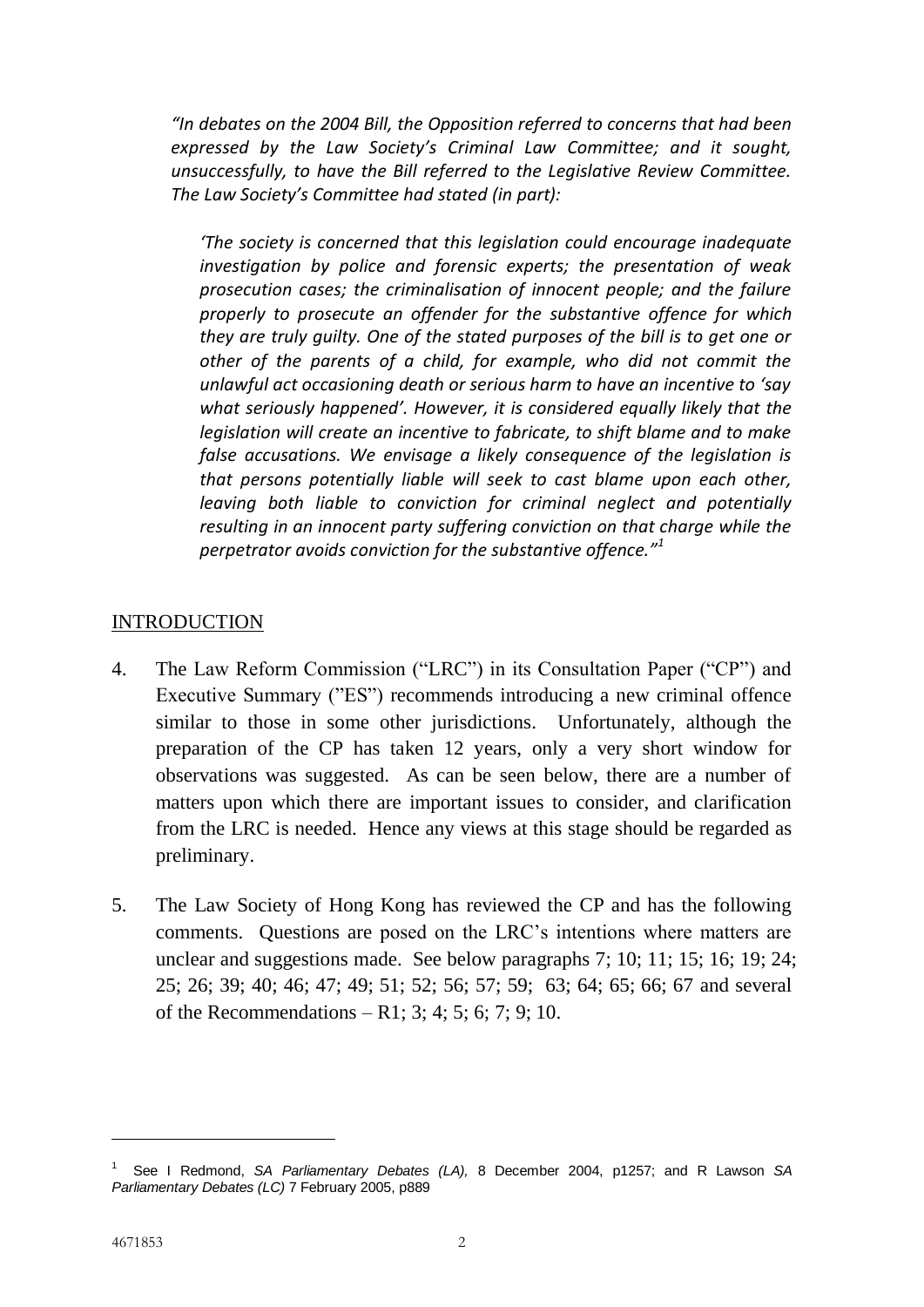### OVERVIEW OF RATIONALE

6. The starting point is that, without any doubt, the law should provide adequate protection to children and vulnerable persons. The issue is whether the proposed offence and sentencing proposals enhance it in a necessary and acceptable way and is the best way forward. For the reasons set out below, the proposed offence in the CP (certainly as drafted) may not without further deliberation be the right course in this respect, although sentencing increase for Section 27 of the Offences against the Persons Ordinance Cap 212 ("OAPO") would be welcome.

### IS THERE A NEED IN HONG KONG FOR THIS?

7. The statistics for child abuse in Hong Kong are set out at CP 1.34 and 1.35 (i.e. an average of c. 1,000 cases a year over 10 years) with a preponderance occurring at home. Elder abuse statistics are at CP 1.52. No statistics are given for other "vulnerable" persons. Unfortunately no statistics in Hong Kong are provided for crimes/prosecutions under the existing law, such as number or conviction rate. There is not necessarily a correlation between the other jurisdictions and Hong Kong. There have been a number of highly emotive, and sensationally publicised cases of child abuse, in horrific circumstances, in the United Kingdom ("UK"). There were also a series of gruesome cases reported in South Australia – (CP 4.92). See footnotes at p147 of CP – the highly publicised cases effected parliamentary deliberation. Death or serious injury of children is averaged at 3 cases per week in UK (CP 3.1). In Hong Kong deaths which may be related to abuse are in the region of 6 per annum. The other jurisdiction referred to which introduced legislation – New Zealand has one child killed every 5 weeks (CP 5.1) and child maltreatment figures are said to be amongst the highest in the world. As noted the legislation was "in response to a series of especially harrowing cases involving the deaths of young children" (see e.g. CP 5.2). Apparently, there has been no similar statistical difficulty or series of highly publicised cases and no outcry in Hong Kong matching that in UK, South Australia or New Zealand. Perhaps this is due to the numerical difference and lack of publicity suggesting prevalence, contrasted with the aforementioned UK, South Australia and New Zealand positions. Differences in Hong Kong society (e.g. paragraph 25-26 below) also require consideration. It is not a foregone conclusion that there is a pressing problem in Hong Kong requiring an unusual form of criminal legislation (there is no such legislation, for example, in other Australian states (CP 6.4)).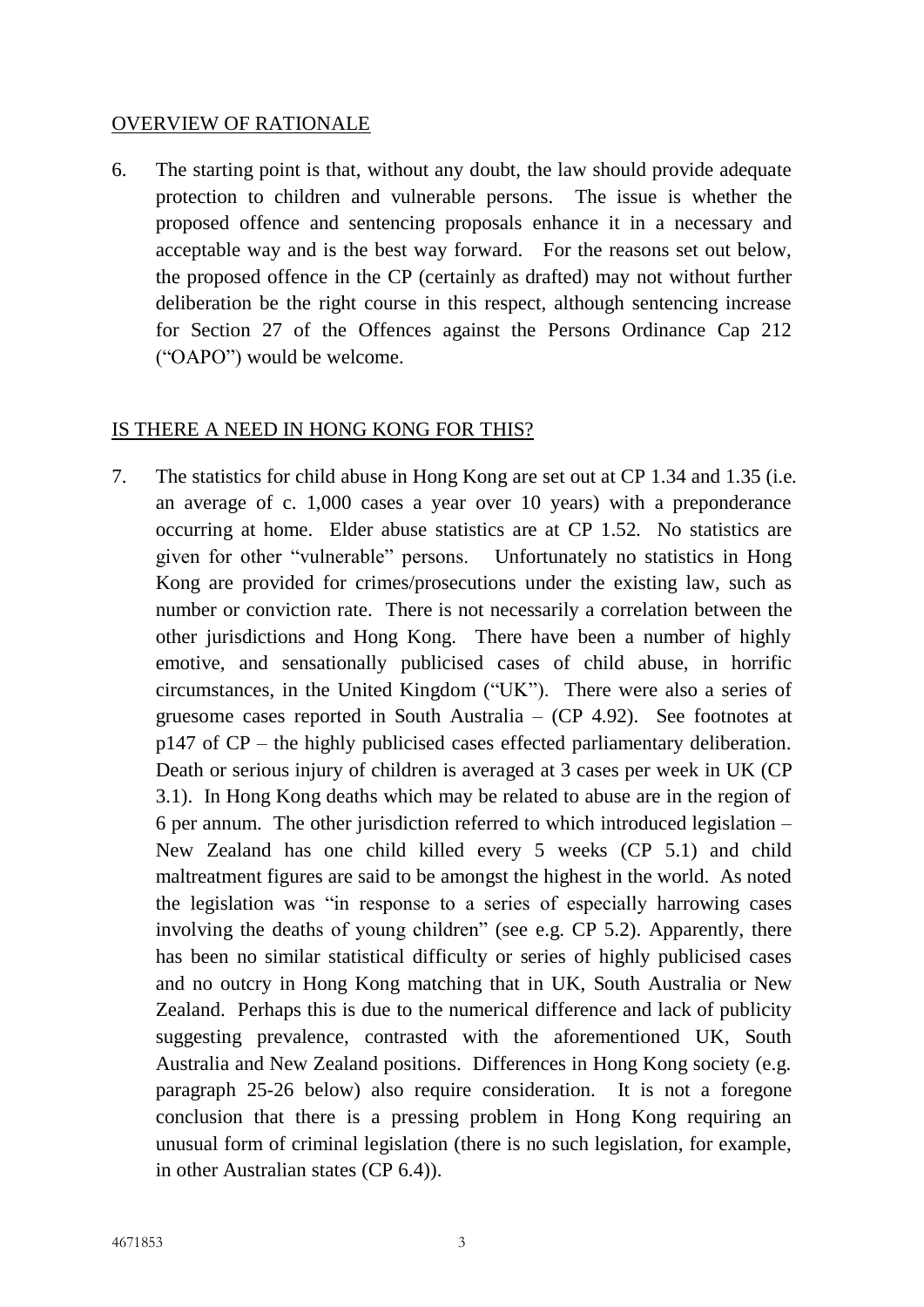- 8. The effect of the proposed offence is to enable conviction of those who cannot be proved to have inflicted injury, or aided and abetted it, but who, the court/jury are sure, either must have known of it and (if not even possibly aided and abetted or caused) must have failed in a duty to prevent it or, take suitable steps, or more controversially, "ought to have been aware". This second limb introduces fundamental criminal law considerations. The stated intention on the other hand is more narrowly to help the Court identify the culprit who inflicts the injury and evades conviction. The "ought to have been aware" is, however, obviously more likely to be used to target their partner or another household member. This controversial change does not seem to fulfil that stated objective. Indeed in South Australia the legislation caused some head scratching. See CP 7.55 – it was explained by the LRC that "A key to understanding the provision is to note that when a person is charged with criminal neglect, the assumption is that the unlawful act that killed or harmed the victim was committed by someone else". It is not clear how this advances the purpose of convicting the culprit. It is no different when charging both under Section 27 OAPO, rather than one under a murder/manslaughter/wounding charge, save for a lower evidence threshold, which itself is arguably not called for.
- 9. Defendants can already be convicted. There is an existing offence (Section 27 OAPO – CP 2.26) (set out below at paragraph 38) of wilfully (i.e. knowingly and with intention) failing in a parental/custodial duty, by neglect. This has the same elements as the proposed Section 25A (CP page 299) save that "wilfully" is replaced by, inter alia, "ought to have been aware" removing the need for knowledge. Parents for example are regularly prosecuted under Section 27 OAPO for neglect or allowing injury to be inflicted by their partner.
- 10. It is opined by the LRC that the present law does not easily enable convictions in certain cases due to evidential difficulties (although there have been many successful prosecutions, particularly under Section 27 OAPO). In the UK amendments to the evidence law were part of the reform proposal. The new offence in UK worked so as to oblige a defendant to give an explanation, to help establish who actually inflicted the harm. That then was a fit with the dual charge, i.e. caused injury or ought to have known. A defendant would opt for giving an explanation so as not to risk conviction on the first limb. No evidential changes are however proposed in Hong Kong. On that basis, a large part of the rational for a "dual" offence possibly disappears. In the circumstances, are the difficulties it introduces justifiable? (see below). Both parties could still be charged with the same offence when blame for infliction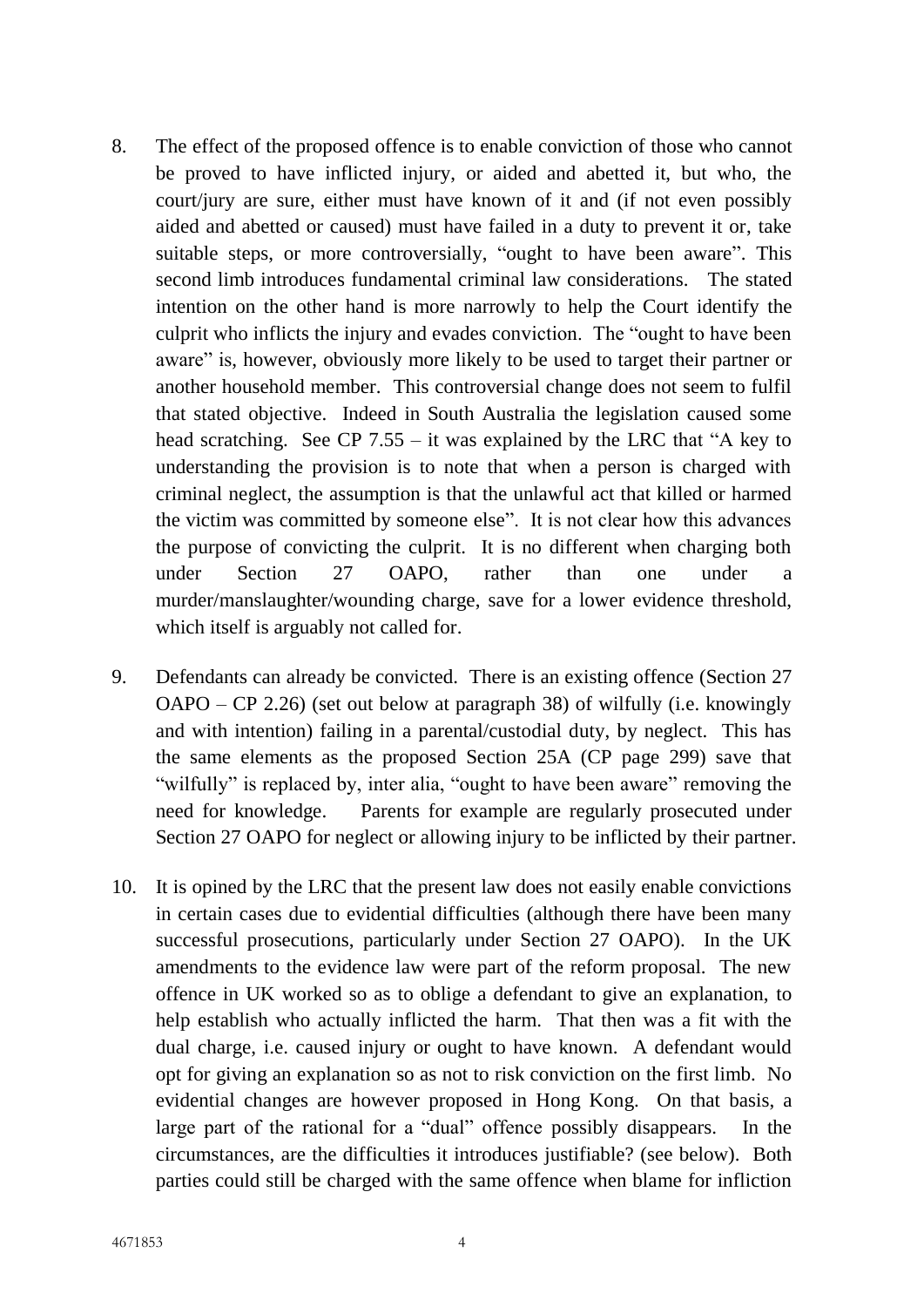of an injury is not clear (e.g. CP 5.113 and CP 5.119). When it is clear, there is no difficulty.

- 11. The LRC believes that the penalty in Section 27 OAPO is inadequate. This is correct. The sentence can be increased, and should be (see below). If the range of sentences then falls within those foreseeable in manslaughter charges, a large aspect of the perceived problem is possibly catered for.
- 12. As to other offences (murder, manslaughter, wounding, indecent assault, rape etc.) the LRC feels that there are evidential problems which make them difficult in some cases (see below). At the outset, we would mention that there is an issue over the LRC approach on this (see paragraphs 17-19 below). There is a great deal of time given to pointing at possible evidential difficulties. We feel this is rather overstated, for reasons given at various points below. This leads to a somewhat unbalanced approach. A lay reader might not appreciate that there are other sides to a number of points made on this question of evidence. It has to be remembered when reading that the proposal is not a proposal to amend current offences, or to reduce evidential requirements. It is to create an entirely new offence, with a controversial basis of guilt. In practice, in UK and foreseeably in Hong Kong, this offence will be used as a "fall back" second charge, in case the Prosecution fail on an existing serious charge because the evidence is lacking. Nevertheless, the sentence can be as high as the first targeted charge.

## EVIDENCE OF OFFENCE

- 13. The evidential difficulty is explained at CP 2.1 and at CP 2.156 2.174, primarily that proof as to who caused injury is sometimes difficult to obtain, particularly in the domestic scenario, remembering spouses are not compellable witnesses and where the victim, a child or vulnerable person, cannot be expected to give evidence as a competent adult might.
- 14. The Court is left, for example, knowing that one of the parents must have inflicted injury, but not which, so cannot convict either (i.e. of the offence of inflicting the injury – they can still be convicted of neglect). Further, the other parent probably knew, but that cannot be proved to the criminal standard (in some cases – it often is in fact). Hence, the solution proposed is a new offence which obviates proof of facts required under existing offences, and even, intent to harm, or knowledge of it.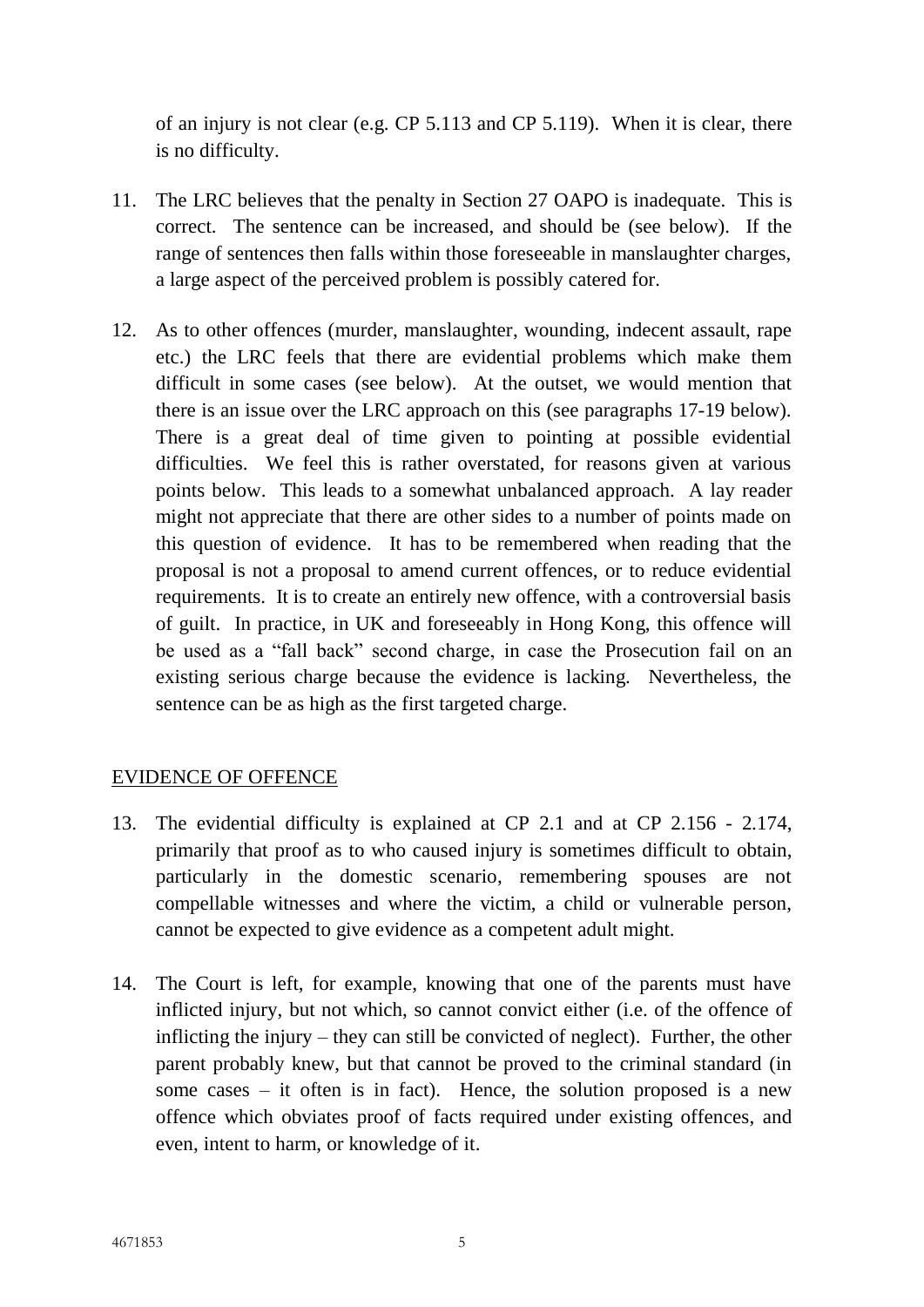- 15. The proposed offence allows conviction if the defendant ought to have been aware of a risk – a much lower standard of proof or mens rea or actus reus. It is not necessary to establish as a fact that a defendant knew of a risk. It can even be that he/she did not know. However a jury/Court could decide he "ought to have been aware", even if he/she was not. It must be intended that a Court/jury must be sure beyond a reasonable doubt that a defendant "ought to have known". However, it is going to be an invitation  $-$  in cases where the position is not clear - to conjecture about what a defendant may have known or could have discovered, not what he/she did know. It does seem that if there is strong evidence that a parent "ought to have been aware", their conduct could already be prosecuted under Section 27 OAPO. If the evidence is, on the other hand, very weak over whether the defendant "ought to have known", then it should not in our view secure a conviction anyway. What degree of the rainbow will the offence cover?
- 16. The "speculative" nature of the wording risks a conviction which, unless the offence is very carefully drafted, may be based on a lower threshold of evidence than is safe. (The LRC notes the concerns which may occur to "defence Counsel" at CP 1.11). Is this proposed approach justifiable and necessary? For example, the New Zealand offence parallels the Hong Kong proposed offence, but (CP 5.55) quite reasonably has the element that the defendant "knows the victim is at risk". If the facts are such that they demonstrate blame on the part of the defendant, a jury are likely to conclude that the defendant knew of the risk. If they do not consider he/she knew, how could a jury easily conclude the defendant ought to have known?
- 17. One manner in which the LRC supports the change as noted above appears to be unconvincing. A great deal of time is given to comment over suggested evidential problems. For example, on the face of it, many on the list of difficulties mentioned at CP 2.156 et seq are common to any charge of murder/manslaughter/assault/sexual offences (i.e. proving intent; cause of death; right to silence; corroboration in sexual cases). All offences would be easier to secure convictions for, if the evidential threshold were lower.
- 18. Similarly, for example, CP 2.174 is arguably wrong. There are cases prosecuted when a victim cannot give evidence. Matters such as unwilling victims CP 2.174 (a), pressure (b), memory lapse (c), anxiety over court appearance (d), are not confined to vulnerable persons cases. Types of offences face a variety of evidential difficulties because of their nature (see also e.g. paragraphs 53 and 55 below).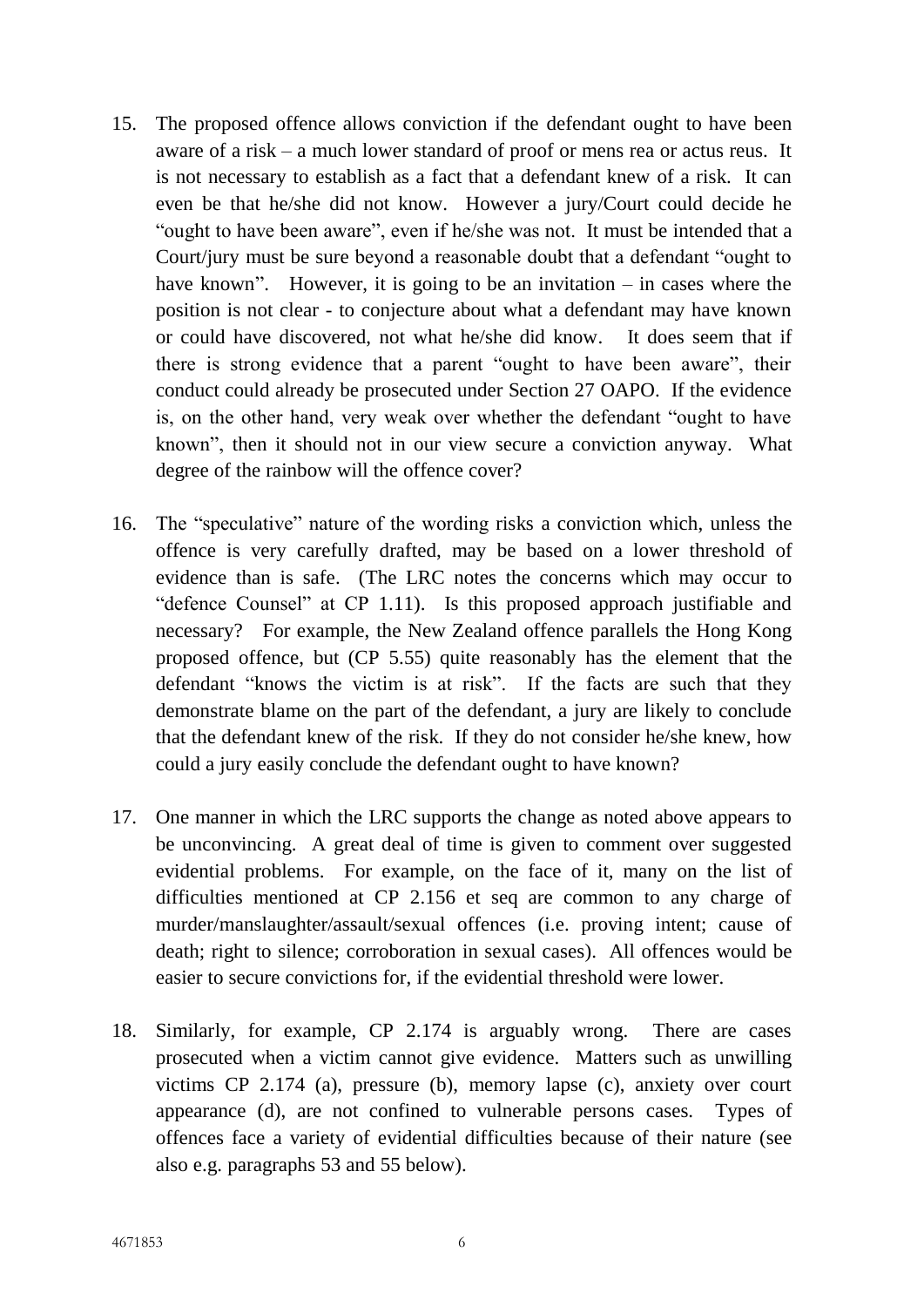19. In essence, this is a public policy issue, but the very significant step of affixing criminal convictions and potentially heavy sentence on the basis of such thresholds is an important issue. It is a mixture of concern over the dangers of abuse of the vulnerable, coupled with some evidential difficulties which sometimes arise, that is the driver. To focus so extensively on evidential difficulties may be misleading. They are not universal. There are already many convictions. In that light, is a new offence needed in Hong Kong?

#### THE OFFENCE IN A DOMESTIC SCENARIO

- 20. There is no difficulty with the concept of harm arising from a deliberate "unlawful act" by a person but a concept of "ought to have been aware" may introduce unprecedented difficulties in the family/domestic context. "Most accidents happen in the home" is a truism. The offence is not confined to the classical child abuse scenario. It can apply in the case of one event. Many cases concern a death caused by a single incident (not necessarily a course of conduct), and the issue, for example, is whether it was a deliberate blow or e.g. a fall. For an example of a prosecution based on one incident with no suggestion of child abuse, see CP 5.92, a careless driving/excess alcohol case. There are already with the present evidential standard, situations, such as the notorious "cot death" wrongful convictions in England, wherein erroneous conclusions on sad accidents could lead to injustice.
- 21. The obvious difficulty with words such as "ought to have been aware" is that there is a significant issue of the degree involved. In any sort of "negligence" situation, it is very easy to be wise with hindsight and see what should have been done (see e.g. CP 5.82). Such scrutiny can place the person who is under suspicion in a position of having to justify their failure to act, which, given the misfortune which is now known, is a daunting prospect for them. They may already be suffering greatly from events. Parents may in any event feel doubt or shame, concerned that they could have helped avoid a misfortune. This needs to be borne in mind when considering some of the consequent and connected concerns about the effect of the proposed offence wording, set out below. In particular, we are concerned that the new concept with a lower evidence threshold is introduced with an additional watering down of the protections offered in other jurisdictions. The watering down is noted in our views on Recommendations 5 and 9 below.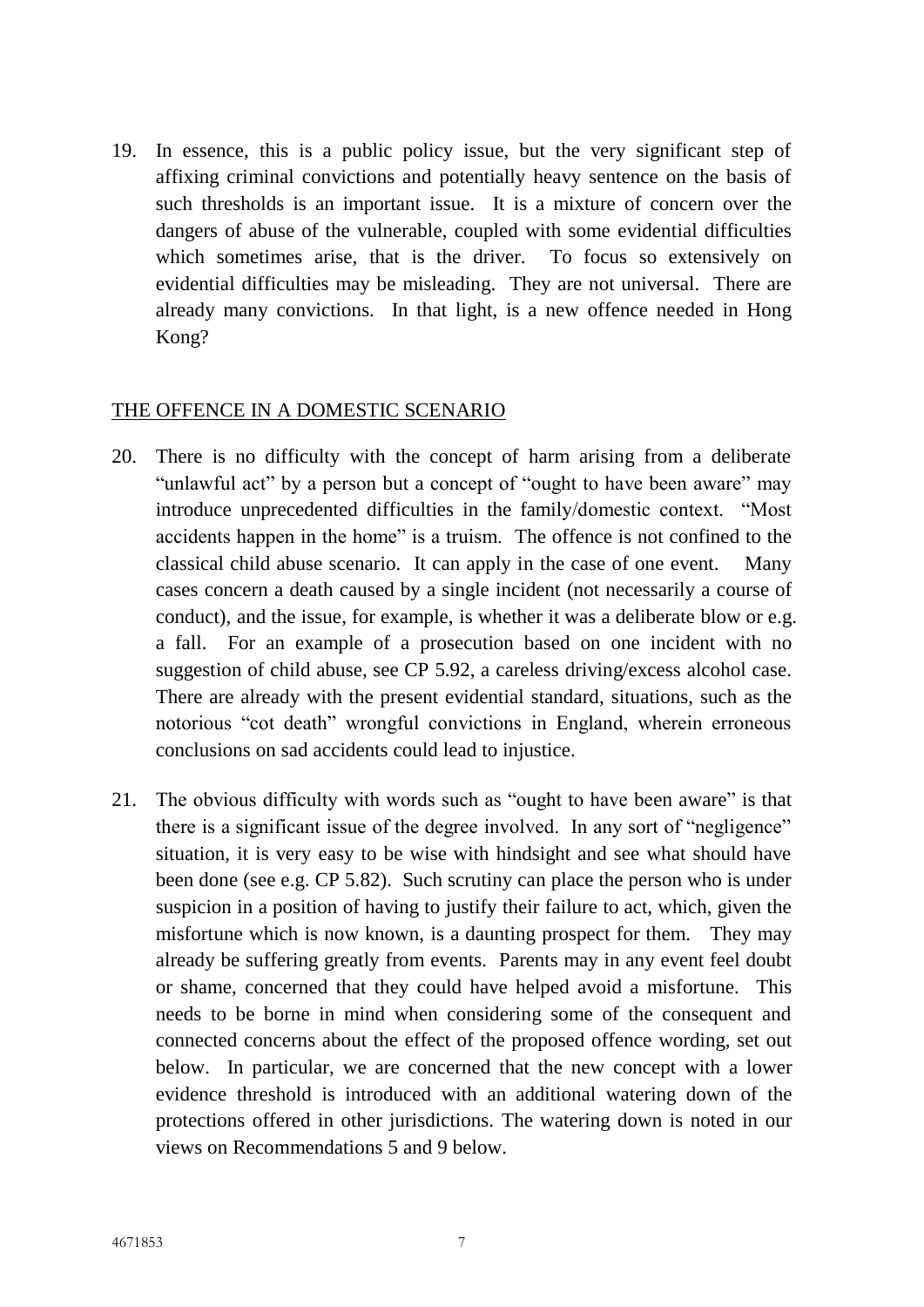- 22. A peculiarity of the domestic situation is that it is not uncommon for parties to domestic disputes (e.g. in custody/access arguments) to make false allegations against the other party. These are accompanied by reports to the police. Once a police report is made, not only will it be investigated by the Police, a Multi Disciplinary Case Conference (known as "MDCC") will likely convene. The primary purpose of the convening of the MDCC is on protection and welfare of the child but there are cases where a MDCC was triggered off as a result of an abuse complaint to the Police which later turned out to be made on unfounded accusation. The "criminal" complaint is seen by the complainant as, by its very existence, something which enhances their prospects in Court, and the police must open a file and investigate, putting the other party in a serious difficulty (and similarly children can be manipulated see CP 2.168 footnote 130). On the other hand, given that an application for an ouster injunction for evicting a spouse or cohabitee (including former) under the Domestic And Cohabitation Relationships Violence Ordinance would be made easier (which will also strengthen an application for non-molestation) if a Police report has been filed before making that application, there would be much unethical temptation by an estranged party in a family proceedings to abuse the system and file false Police report against the other party.
- 23. Similarly, disputes in relation to treatment of the elderly (for example, by siblings, against each other, or by a family against a mistress) are not uncommon in the context of argument over a vulnerable persons' assets/estate (cf CP 1.48).
- 24. Another peculiarity is that with high divorce rates, a parent may have limited contact through access, but not be part of the household. Under the proposed offence, not being part of the household, but having a parental responsibility, with limited opportunity to see children, would they be considered to bear any responsibility?
- 25. In this context one issue that may well strike the public as a matter for some debate is the notion of a "household", that being a factor giving rise to a duty and liability. The Attorney General for South Australia noted that "it is possible to share a household with a child or vulnerable adult, especially for short periods of time or for limited purposes, without actually assuming any responsibility for that child or adult" (CP 4.51).
- 26. Will domestic helpers, for example, readily accept that they are automatically members of a household and responsible (as LRC says, CP 2.145),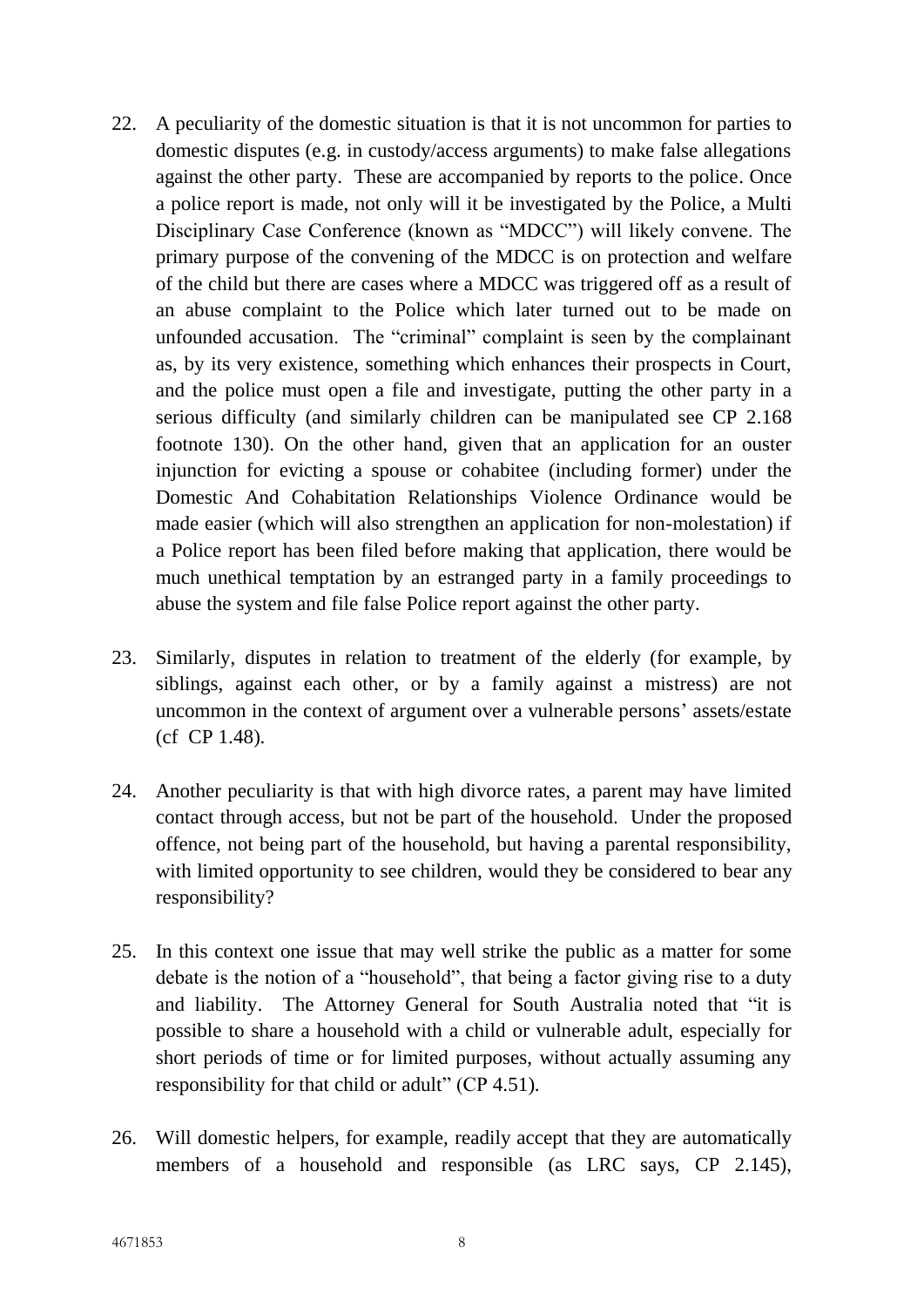irrespective of the limited extent of any influence, or authority, or agreed responsibility or involvement they have? Certainly there are cases where domestic workers are given care of children, and prosecutions have followed accordingly under existing law e.g. CP 2.146 (which has not been suggested as inadequate for that purpose). In that case (*HKSAR v Siti Fatimah*) [2008] HKCA 705 (CP 2.146 to 2.147) the Court considered the duty arose through her role as an employee assigned to child care. Indeed in *HKSAR v Law Wan-Tung* [2015] HKDC 210 (CP 2.148 to 2.152) the Court commented that domestic helpers should not be required to live with employers (CP 2.152). In such case the domestic helpers would visit the home to perform duties. Are they in the household then? Their duties are the same as if they lived there. Given the large number of domestic helpers in Hong Kong, particular attention has to be given to their exposure.

- 27. Another feature of the local scenario is that it is not uncommon for spouses or partners in a dysfunctional household to point the finger at each other to escape a conviction. See for example CP 2.134 in the case of *HKSAR v Wong Win Man* [2018] HKCFI 1484 and CP 4.4 *Macaskill case* [2003] SASC 61. In a situation where two defendants were seeking to suggest that the other, not they, were the one who "ought to have been aware", it is not difficult at all to foresee fabrication of evidence putting the wrongly accused party in jeopardy of conviction. Interestingly when the Attorney General for South Australia gave examples of possible factual scenarios, all four included examples of one party trying to blame the other (CP 4.53 et seq.). Whilst this is set out in context of showing how a party may be forced to give evidence to explain matters, it is also a tacit acknowledgement of the inherent danger of fabrication in the context of this offence. Just one convincing liar could lead to a miscarriage of justice. The LRC notes this concern (CP 7.61) but then does not set out an answer to the concern.
- 28. A contrasting feature is that a spouse/partner may have such affection for their spouse/partner that they do not have an objective view of their behaviour, or may otherwise be under their influence (see e.g. CP 2.163).
- 29. Against that domestic background, issues for detailed consideration include the wording of the proposed offences, whether there is a need for a further offence, given the existing law, whether the matter might be dealt with by amendment or supplementation of existing law, rather than creation of a new offence, and also whether terms of the new offence might transgress the basic principles of criminal law too far to be acceptable.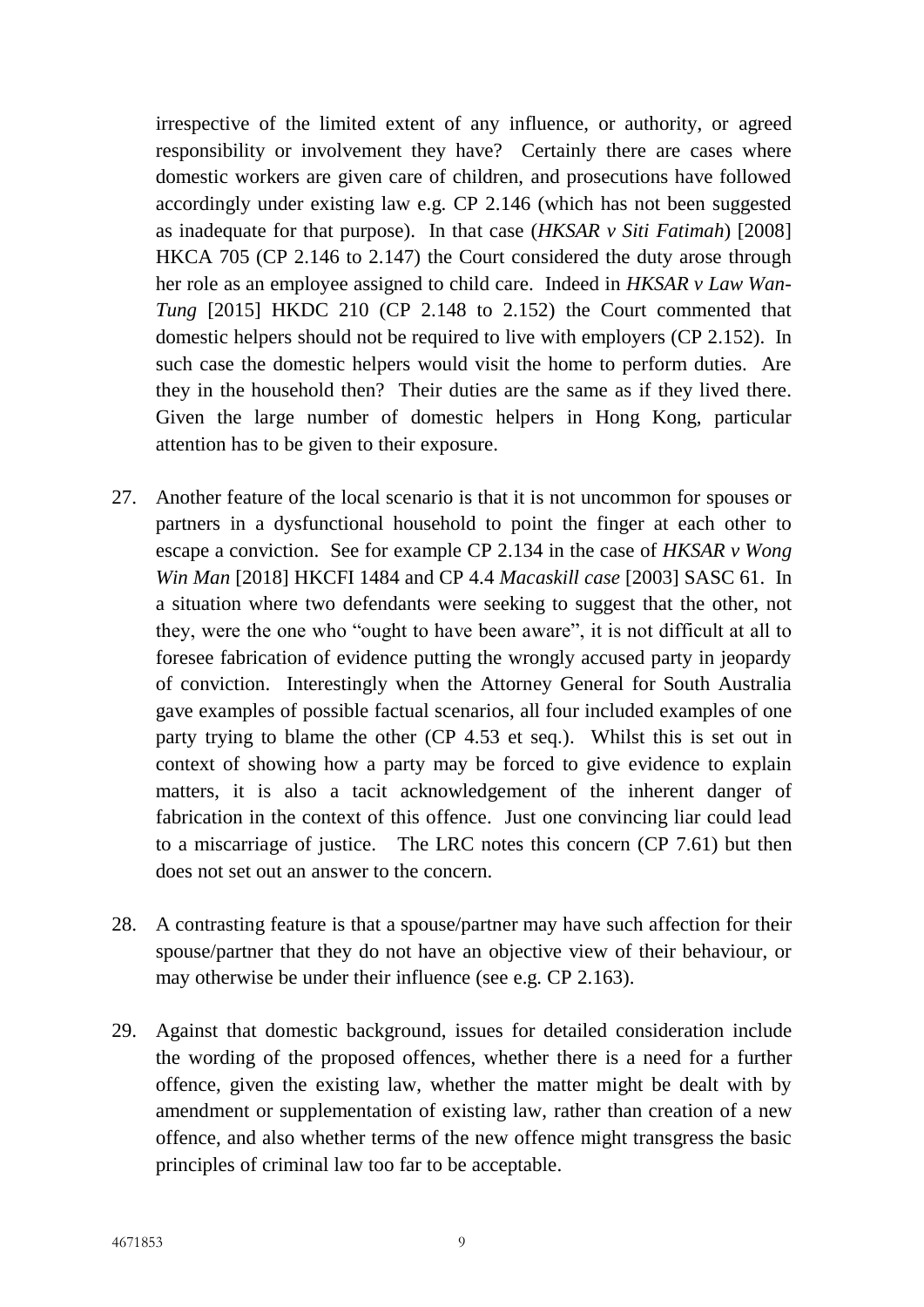## THE DIVERSITY OF LEGAL OPTIONS OVER THE WORDING OF THE PROPOSED OFFENCE

- 30. A lot of work has clearly gone into the LRC CP. The preparation of the CP has taken more than 12 years. During that time legislation was reviewed from a number of jurisdictions involving any array of words which appear in the CP, which have been used in other jurisdictions' legislation in offences to the same end, and in the Hong Kong proposed offence, which do not always mean the same thing. As noted by the LRC (CP 3.134) there are "significant areas of divergence" between the jurisdictions.
- 31. The elements of the proposed offence are not ordinary. They involve introduction of criminality in a serious offence (not merely regulatory) when a defendant may be lacking knowledge or intent.
- 32. The LRC borrows part of its wording from South Australia. The offence is there entitled "criminal liability for neglect where death or serious harm results from an unlawful act" ("Criminal neglect"). The charge there is that the defendant has caused harm or "allowed" the harm to happen. The offence in UK was entitled "causing or allowing" the death of a child or vulnerable adult (CP 3.26). The word allowed does not enter the HK picture. "Allowing" perhaps conveys a more positive sense than "failure to protect", or "or ought to have known". There is also a difference perhaps between "serious injury" and "serious harm" (the proposed offence). The UK version is "serious physical harm". The offence has been judicially stated to mean "really" serious harm (CP 3.42). Amongst other differences, there is a difference between "risk" (Hong Kong) and "significant risk" (UK). See below.
- 33. Similarly, whilst UK confines the offence to serious "physical" harm, South Australia specifically includes "mental harm". The LRC selects simply "harm". It is clear from debate in South Australia that there was uncertainty over how "mental harm" would be reckoned (CP 4.24/25). Hong Kong Courts might be left to wrestle with that as the offence does not specify. Differences between these concepts go to the state of mind of the defendant, the action or inaction, or the facts to be proved. We revisit some of the choice of words below in relation to the Recommendations.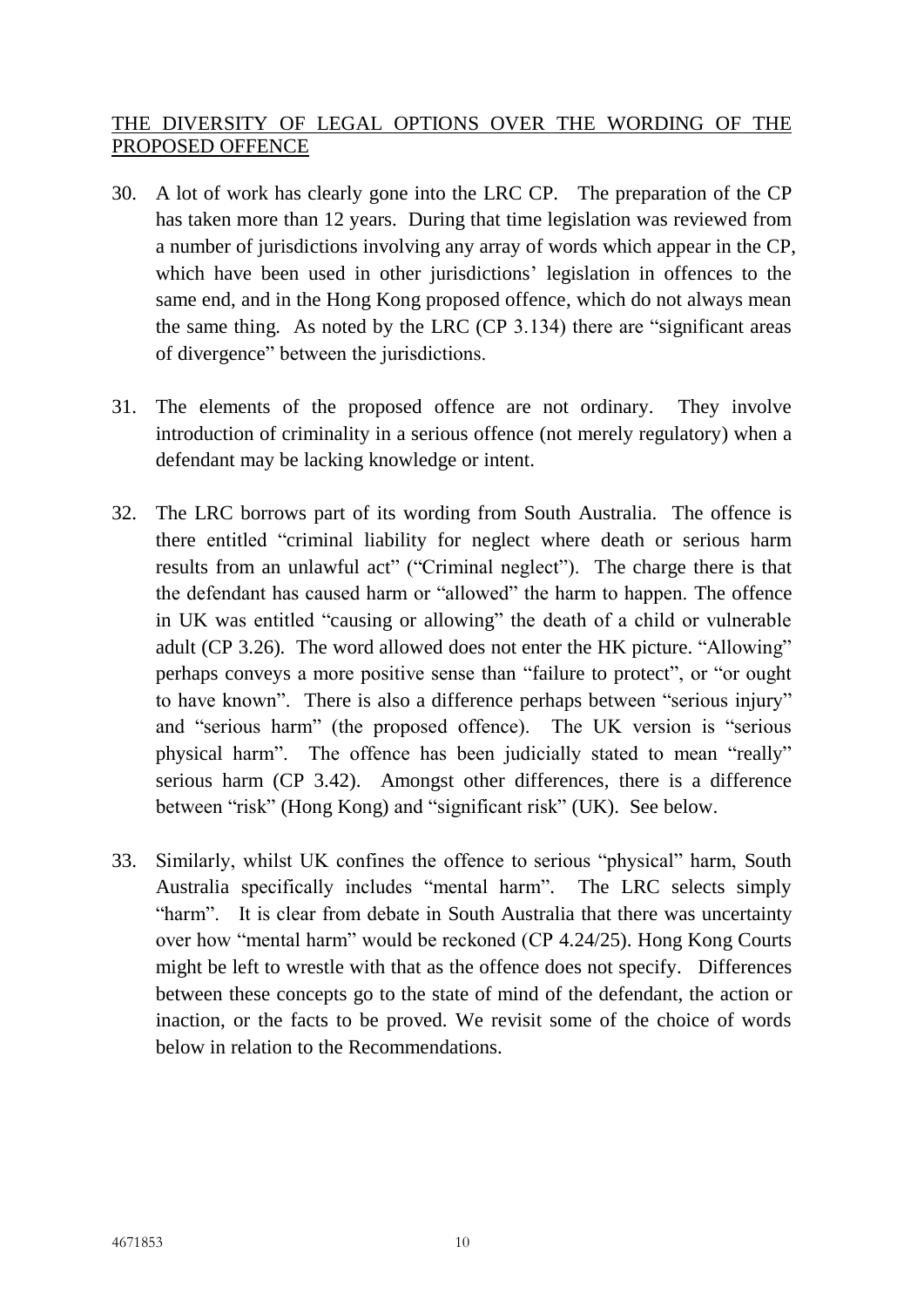## EXISTING LAW IN HONG KONG

- 34. Several crimes already exist in relation to causing harm to a child or vulnerable person, through murder (CP 2.6), manslaughter (CP 2.10), wounding (CP 2.64), assault, rape, indecent assault, and a variety of other offences, including Sections 26 and 27 OAPO.
- 35. For vulnerable persons other than children, the LRC only refers in particular (CP 2.3 and 2.35) to ill treatment of mental health patients under Section 136 of the Mental Health Ordinance. There is a reference to one manslaughter conviction (CP 2.128) of a bedridden 78 years old man by his son.
- 36. The vast majority of cases deal with the infliction of cruelty and death on children. The LRC sets out Sections 26 and 27 of the OAPO as amongst the most relevant offences. Sections 26 and 27 of the OAPO read as follows:-

### 37. **Section 26 OAPO (CP 2.31/2.32)**

#### "*Exposing child whereby life is endangered*

Any person who unlawfully abandons or exposes any child, being under the age of 2 years, whereby the life of such child is endangered, or the health of such child is or is likely to be permanently injured, shall be guilty of an offence and shall be liable:-

- (a) on conviction on indictment to imprisonment for 10 years; or
- (b) on summary conviction to imprisonment for 3 years. "

### 38. **Section 27 OAPO (CP 2.26 – 2.30)**

#### "*Ill-treatment or neglect by those in charge of child or young person*

(1) If any person over the age of 16 years who has the custody, charge or care of any child or young person under that age wilfully assaults, illtreats, neglects, abandons or exposes such child or young person or causes or procures such child or young person to be assaulted, illtreated, neglected, abandoned or exposed in a manner likely to cause such child or young person unnecessary suffering or injury to his health (including injury to or loss of sight, or hearing, or limb, or organ of the body, or any mental derangement) such person shall be guilty of an offence and shall be liable— (Amended 50 of 1991 s. 4)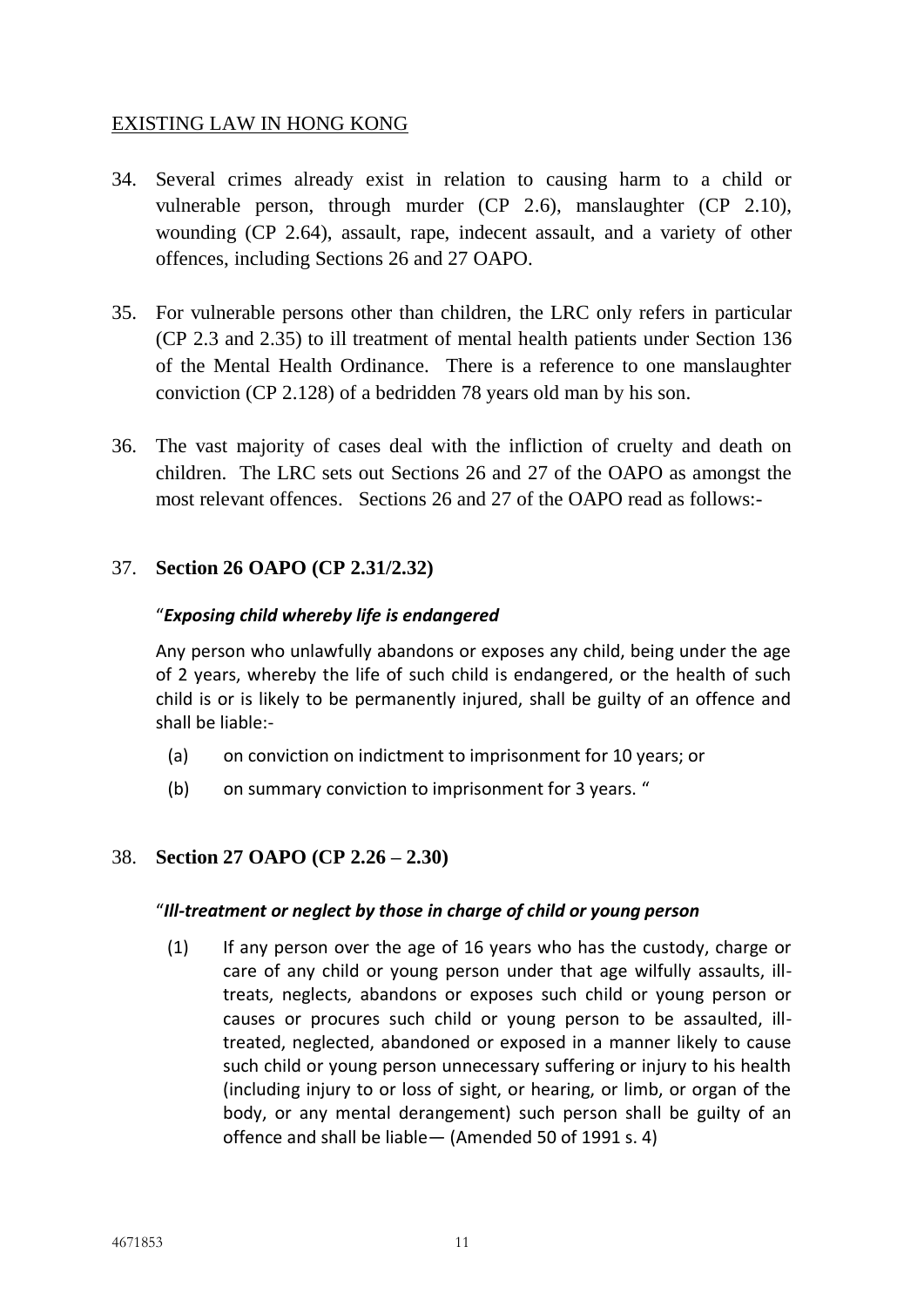- (a) on conviction on indictment to imprisonment for 10 years; or (Amended 22 of 1950 Schedule; 68 of 1995 s. 51)
- (b) on summary conviction to imprisonment for 3 years, (Amended 68 of 1995 s. 51)

and for the purposes of this section a parent or other person over the age of 16 having the custody, charge or care of a child or young person under that age shall be deemed to have neglected him in a manner likely to cause injury to his health if he fails to provide adequate food, clothing or lodging for the child or young person, or if, being unable otherwise to provide such food, clothing or lodging, he knowingly and willfully fails to take steps to procure the same to be provided by some authority, society or institution which undertakes to make such provision for necessitous children or young persons.

- (2) A person may be convicted of an offence under this section, either on indictment or by a court of summary jurisdiction, notwithstanding that actual suffering or injury to health or the likelihood of such suffering or injury to health was obviated by the action of another person.
- (3) A person may be convicted of an offence under this section, either on indictment or by a court of summary jurisdiction, notwithstanding the death of the child or young person in respect of whom the offence is committed."

## 39. Is using an amended Section 27 OAPO instead a solution?

When one compares Section 26 and Section 27 OAPO with the proposed offence, there is obviously a large degree of overlap. The proposed offence is set out in the suggestion Section 25A of OAPO.

### **"***25A. Failure to protect child or vulnerable person*

- (1) A person (*defendant*) commits an offence if—
	- (a) a child or vulnerable person (*victim*) dies or suffers serious harm as a result of an unlawful act or neglect;
	- (b) when the unlawful act or neglect occurred, the defendant—
		- (i) had a duty of care to the victim; or
		- (ii) was a member of the same household as the victim and in frequent contact with the victim;
	- (c) the defendant was, or ought to have been, aware that there was a risk that serious harm would be caused to the victim by the unlawful act or neglect; and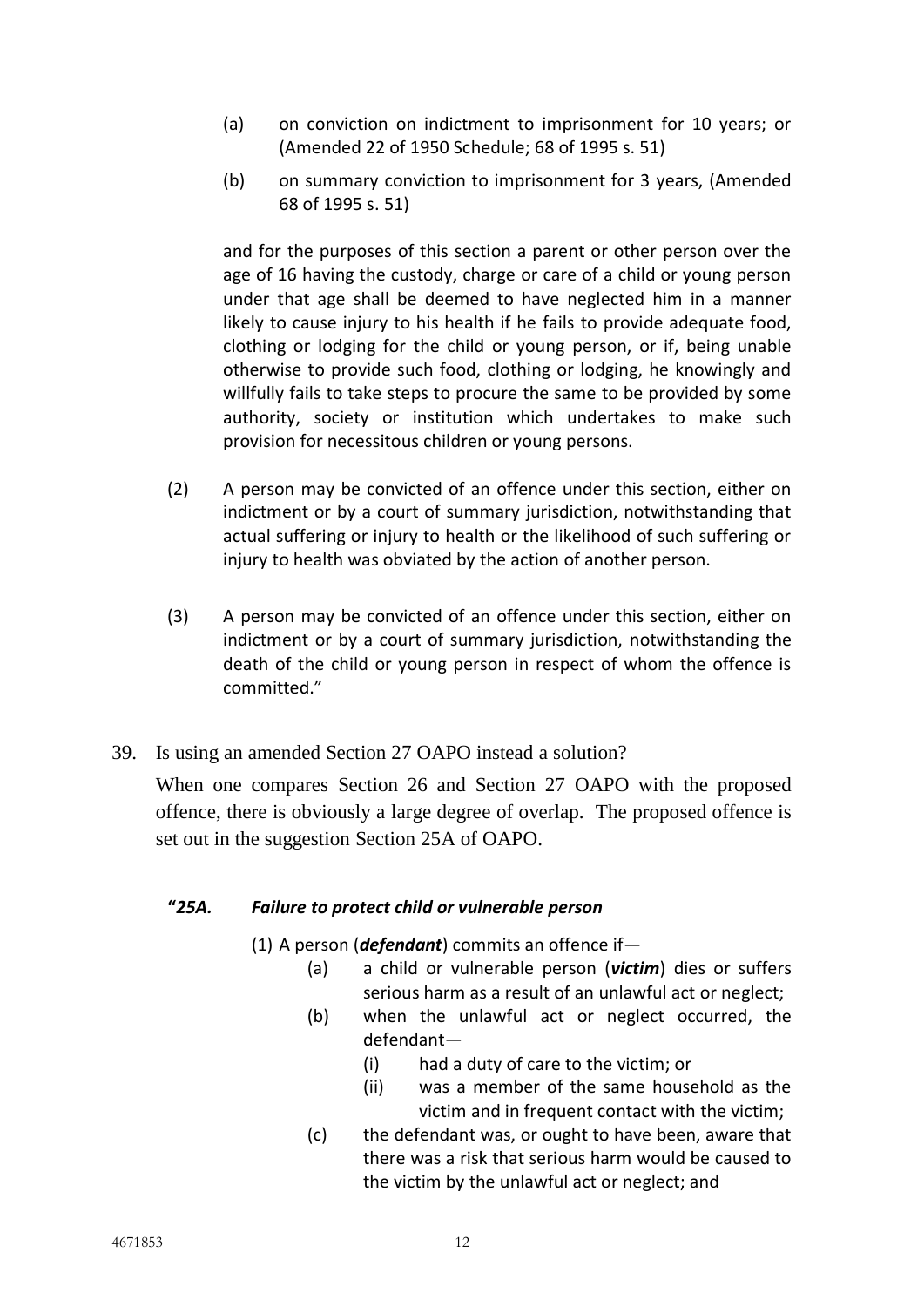- (d) the defendant failed to take steps that the defendant could reasonably be expected to have taken in the circumstances to protect the victim from such harm and the defendant's failure to do so was, in the circumstances, so serious that a criminal penalty is warranted.
- (2) For subsection  $(1)(b)(i)$ , the defendant has a duty of care to the victim only if the defendant—
	- (a) is a parent or guardian of the victim; or
	- (b) has assumed responsibility for the victim's care.
- (3) For subsection  $(1)(b)(ii)$ 
	- (a) the defendant is to be regarded as a *member of the same household as the victim* if, despite not living in that household, the defendant visits it so often and for such periods of time that it is reasonable to regard the defendant as a member of it; and
	- (b) if the victim lives in different households at different times, *the same household as the victim* refers to the household in which the victim was living when the unlawful act or neglect mentioned in subsection (1)(a) occurred.
- (4) In proceedings for an offence under subsection (1), it is not necessary for the prosecution to prove who did the unlawful act or neglect mentioned in subsection (1)(a).
- (5) A person convicted of an offence under subsection (1) is liable on conviction on indictment to—
	- (a) if the victim dies— imprisonment for 20 years; or
	- (b) if the victim suffers serious harm— imprisonment for 15 years.
- (6) In this section—

*act* includes—

- (a) an omission; and
- (b) a course of conduct;

*child* means a person under 16 years of age;

#### *unlawful act* means an act that—

- (a) constitutes an offence; or
- (b) would constitute an offence if done by a person of full legal capacity;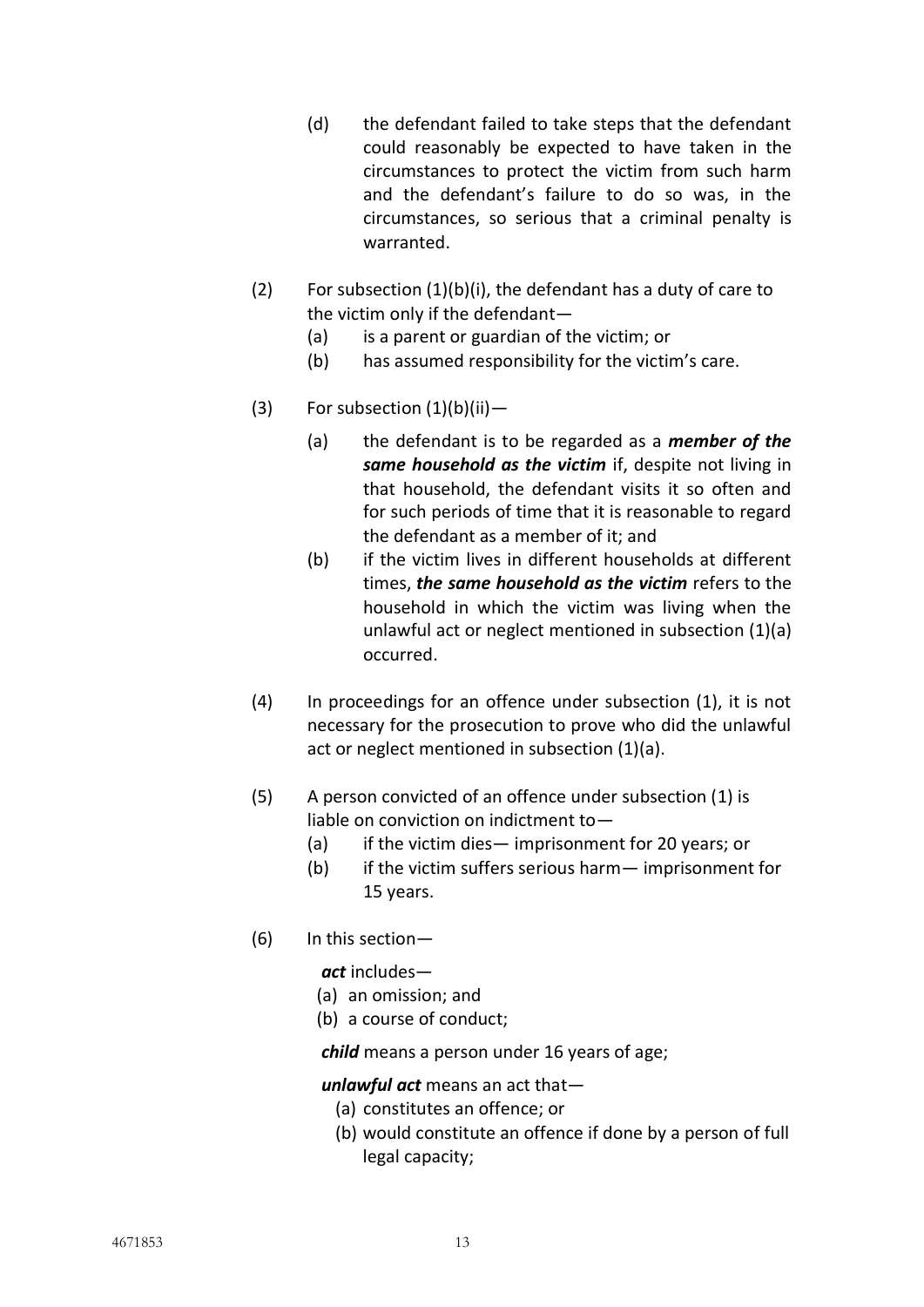*vulnerable person* means a person aged 16 years or above whose ability to protect himself or herself from an unlawful act or neglect is significantly impaired for any reason, including but not limited to, physical or mental disability, illness or infirmity.".

- 40. Section 26 OAPO is very limited by the age of "under two years of age". The same actus reus of exposing or abandoning a child is however present in Section 27 OAPO, to the age of 16. **Notably South Australia did not have a Section 27 equivalent which it could amend (CP 4.9, 4.99) nor did New Zealand (CP 5.3).**
- 41. One of the differences is that the existing Section 27 law only covers children or young persons, not vulnerable persons. That could be amended. Section 27 could be recast as an offence with a higher penalty, and with the elements of wilful conduct, grossly negligent conduct causing harm and failing to prevent harm, as separate items.
- 42. In Section 27, the concept of a child, being in custody, charge or care is similar to the proposed offence by a person "having a duty of care to the victim"  $(25(1)(a)(i))$ . Section 27 also contains the element of neglect which parallels the essence of the proposed section 25A(1)(c) and (d).
- 43. Section 27 refers to "*unnecessary suffering or injury (including injury to or loss of sight, or hearing, or limb, or organ of the body, or any mental derangement*)". This would obviously overlap with the "serious harm" contemplated in the new offence  $(25A(1)(a))$ , but serious harm or suitable wording (below) could be included by amendment.
- 44. Further, the serious harm can arise through a course of conduct or omission (assault, ill treatment, neglect etc.) in Section 27, which corresponds with unlawful act or neglect in the proposed law (Section 25A(1)(b)).
- 45. Therefore, there are clearly going to be cases which fall within both offences, on the same set of facts. There is no suggestion in the CP that Section 27 OAPO is not effective. It is often the "safety net" for manslaughter charges, and effective in securing conviction.
- 46. A suggestion is amending and/or increasing the penalty for this Section 27 OAPO offence. Indeed the LRC contemplates this (ES:37) in tandem with a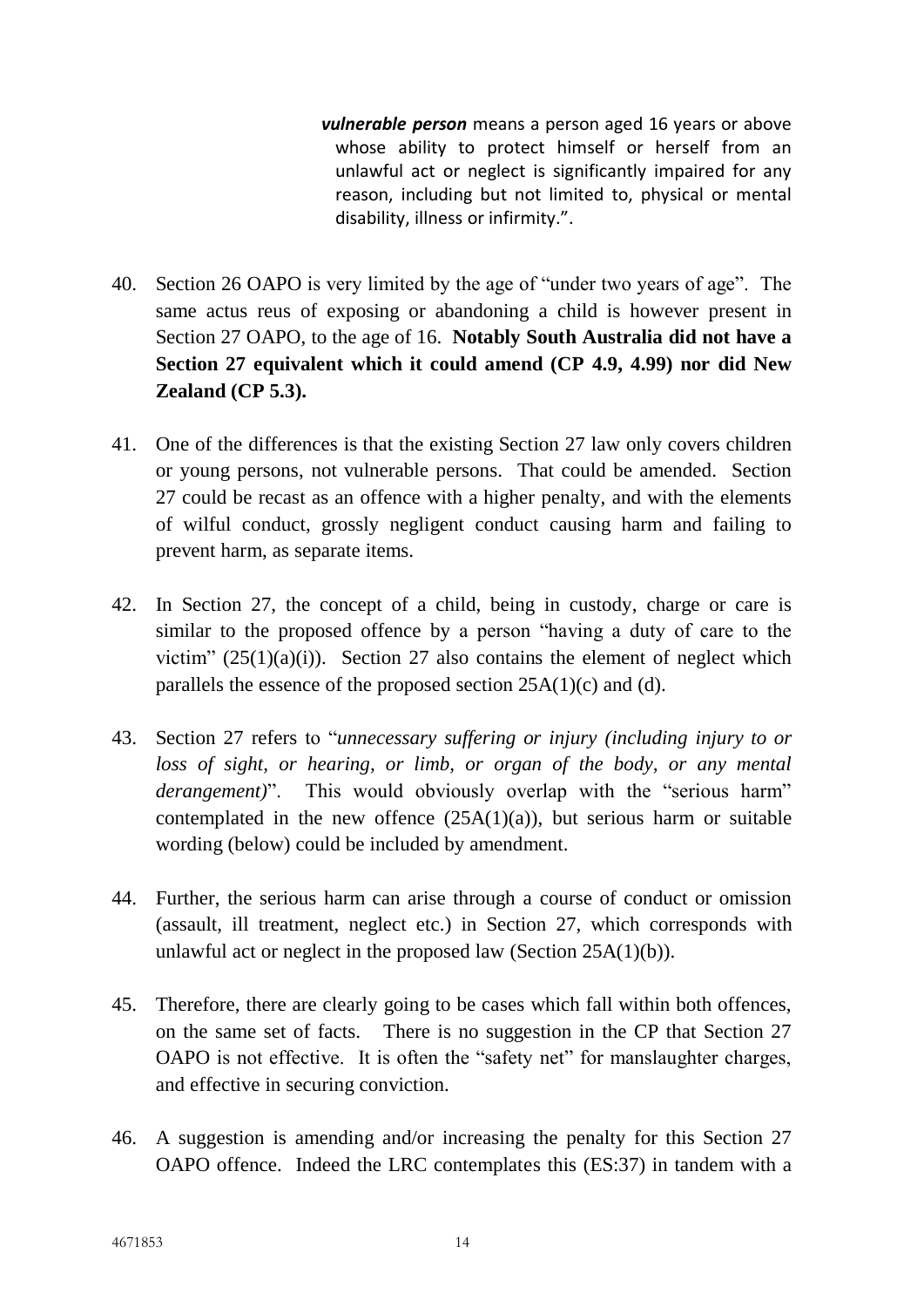new offence, not in substitution for it. It is not clear why, if there is a new offence, the penalty for Section 27 OAPO needs be increased. Presumably this is because it will be used as a fall back charge, and the sentence can reflect the seriousness of the greater charge circumstances. However, as in South Australia, it could be amended to cover both scenarios.

- 47. The material difference is the "ought to have been aware". If this were considered a necessary and valid basis, it could be considered to be included in Section 27 OAPO. However, since for manslaughter, gross negligence may give rise to a criminal liability, should suitable wording to that effect be used instead of "ought to have been aware" which introduces novel difficulties and considerations? Gross negligence is the standard to be applied to the test of whether reasonable steps were taken (CP 7.5) (See comments on Recommendation 10 below). For example, in New Zealand, the LRC recommended that an objective gross negligence test should replace any reference to the word "wilfully" (CP 5.32 and 5.44). Why should any change to Hong Kong law not follow this type of course, by amending Section 27 OAPO?
- 48. In its report (e.g. ES paragraph 15) the LRC describes Section 27 OAPO as a "much lesser offence", and the penalty as insufficient. It was amended from 2 years to 10 years imprisonment in 1995 (ES: 37). As noted a Judge has called for it to be increased. It is notable that in South Australia the proposal was first for a new offence (CP 4.102), but then it was decided to "roll together" (CP 4.103) the equivalent of Section 25A with a "lesser offence". Similarly in New Zealand, it was decided to roll together proposals to strengthen the law with an existing "lesser" offence "so that there is a single offence capable of addressing the whole range of conduct" (CP 5.20). This makes sense.
- 49. If there were to be a separate offence, then one could consider that the consequent overlap could cause confusion.
- 50. Given that the Department of Justice ("D of J") would have to select the appropriate offence, it will be interesting to see what the D of J considers it would do, by way of applying criteria in selection of the offence. Possibly the heavier penalty under the proposed law would mean that the new Section 25A would be used in more serious cases. However, it does not then necessarily make sense to suggest revising the sentence in Section 27 OAPO if it is to be used for lesser offences.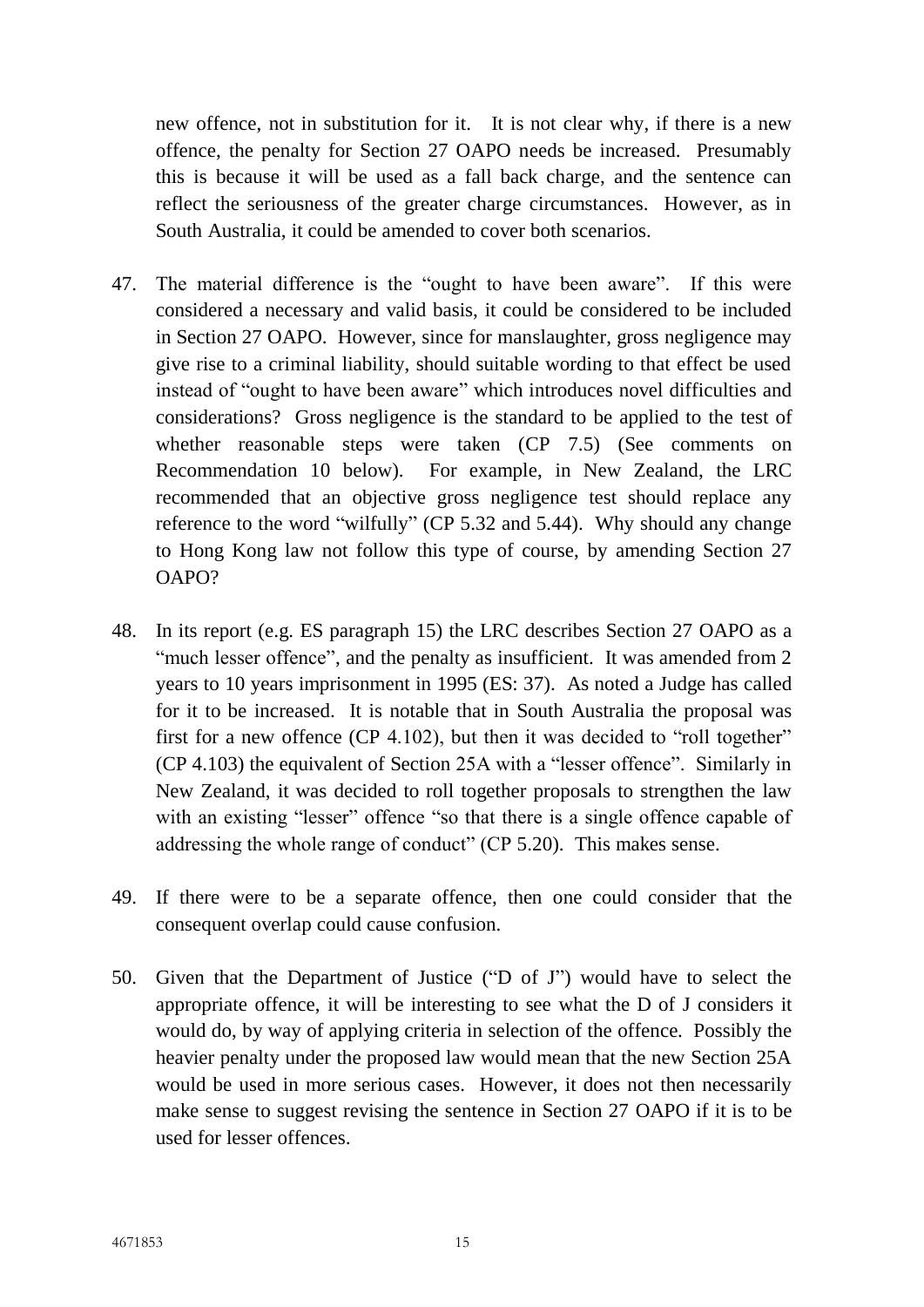## MANSLAUGHTER AND OTHER OFFENCES

- 51. The LRC refers to other relevant offences in Chapter 2 of CP. At CP 2.50 it deals with cases where murder or manslaughter had been charged (i.e. not a charge such as Section 27 OAPO). The first case noted is *Lane and Lane* (1986) 82 Cr App R5 (CA), and in a nutshell there was an acquittal because the presence of the two defendants could not be established at the time when the child was injured. This is given as an example of the evidential difficulties. Similarly with *Aston and Mason* [1992] 94 Cr App R 80 at CP 2.55 the case was dismissed because it was uncertain who committed the crime (CP 2.56), and in the next case, *Strudwick and Merry* at CP 2.57, there was no sufficient evidence as to which parent struck the fatal blow (CP 2.60). On the facts of these cases, however, might a jury in Hong Kong have found that either was guilty under Section 27?
- 52. A comment by the Court of Appeal in these cases, which remains of fundamental importance, is that there should not be a miscarriage of justice by the conviction of an innocent person. That remains the case in considering any dangers created by the proposed offence. The "ought to have been aware" element has to be scrutinised as a true danger in that respect. Even if a defendant gave credible evidence that they were not aware, they could still be guilty on such a basis. Ought that, for example, not be a defence?
- 53. In relation to manslaughter, there is a possibility as noted that the LRC overstates the position about difficulties. There are many cases in which manslaughter charges have secured convictions (examples are given at CP 2.61 in UK; CP 2.82 in Hong Kong; CP 2.108). Whilst these are cases resulting in manslaughter convictions, they are used to suggest difficulties over evidential requirements. It is somewhat odd that there is such emphasis on the difficulty of securing convictions, exemplified by convictions. No crimes are proven without a requirement for adequate evidence. The impression given is that the LRC is daunted by most evidentiary barriers (e.g. CP 281; CP 2.107; CP 2.116). As in the case of *Russell and Russell* (1987) 85 Cr App R388 in England, it is really a question of the available evidence. In the *Russell* case at CP 2.61, because both parents had from time to time used methadone to sedate their child, and the child was eventually killed by overdose of methadone, it was open to the jury to infer they were jointly responsible. In *Lam Wai Shu & Anor* [2007] HKEC 1788 at CP 2.82 the forensic evidence with partial admissions were enough to persuade a jury. Manslaughter can succeed if the prosecution have adequate evidence and as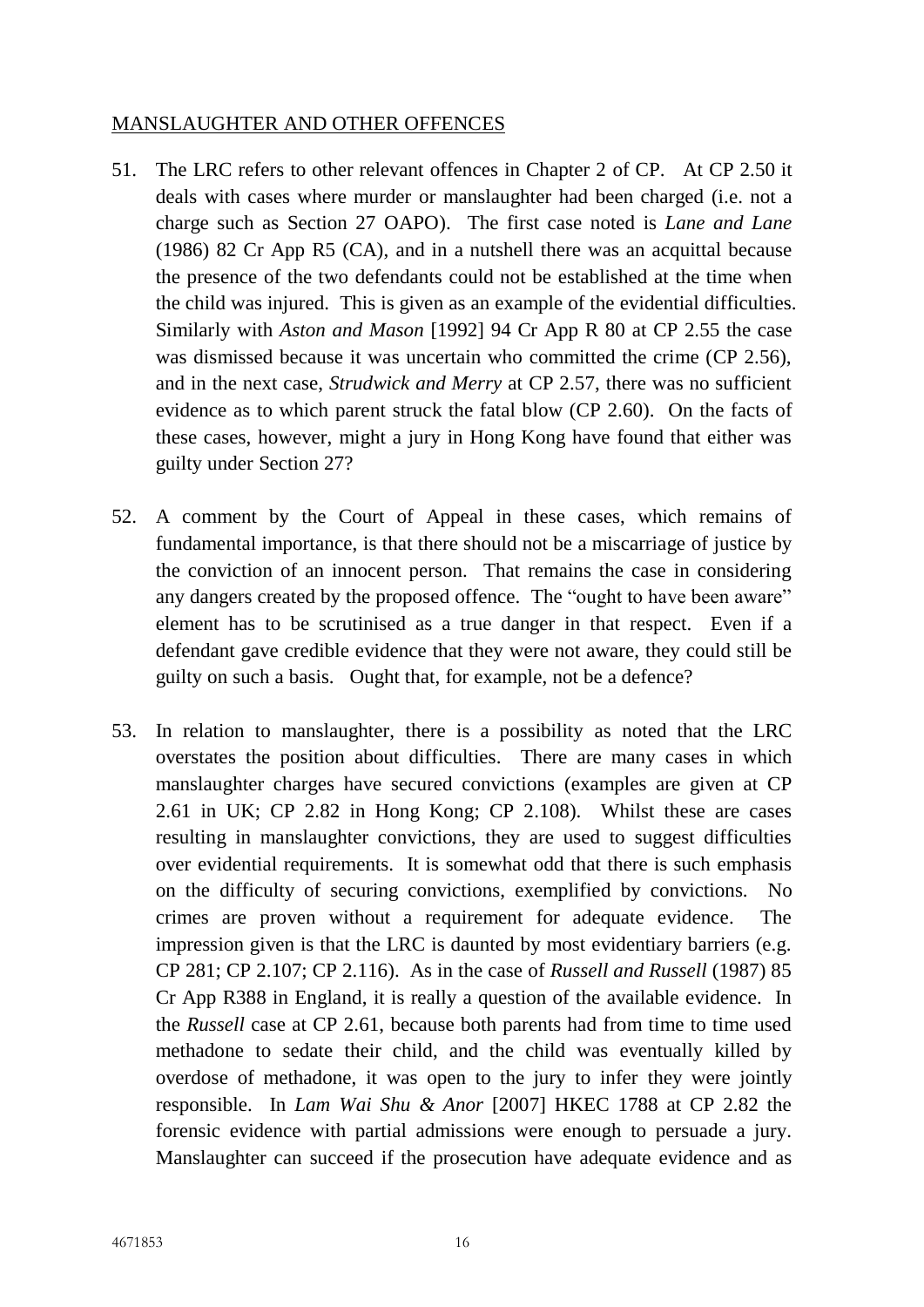the cases show they often do, from forensic evidence, witnesses, confessions and circumstances. Indeed, in cases where one party who was suspected gave evidence against the other, they could have been believed by the jury. The fact that they were not so believed was an issue of credibility of the witness, not an impossibility of proof. The present law can be employed when the evidence is adequate. One can be sure that it would be. The murder or manslaughter charge would be proved by the prosecution, in cases where the evidence was available. Indeed, for example, a manslaughter conviction was secured in *HKSAR v Takahashi Koyo* HCCC 113/2006 (CP 2.120) against both parents in relation to a single act of negligence with no history of child abuse.

- 54. There are no statistics on the success rate of manslaughter charges in relevant cases provided for Hong Kong.
- 55. There are further oddities in the LRC report which call into question the balance of its approach on this issue. It is stated (CP 2.17) that where defendants have pleaded guilty to manslaughter, they might not have been convicted if they had gone to trial. This is an oddity as it ignores the reality that the defendant would have been advised that the evidence was sufficient to expect a conviction, and therefore pleaded guilty. (e.g. *HKSAR v Chau Ming Cheong* [1983] HKLR 187 at CP 2.91; CP 2.117 *HKSAR v Ng Man Kwong* HCCC 277/2005). Similarly, the successful manslaughter prosecution in *HKSAR v Ng Tin Wah* (CP 2.102) is used to refer to difficulties in prosecutions (CP 2.107) which appear somewhat paradoxical as the defendant was convicted, but also illustrates the ability to secure a second conviction under Section 27 OAPO as well.
- 56. Notably it was late in the deliberations of the LRC, that the threshold for conviction for manslaughter was reduced with the substitution of an objective rather than a subjective test (CP 2.13). That could facilitate prosecution compared to the situation before November 2018. So, a parent has a positive duty (CP 2.12), and if grossly negligent on an objective basis, would be guilty (CP 2.13).
- 57. Coupled with this, as noted at CP 2.173, there is to be a change in the law of evidence with reception of reliable hearsay evidence. One reason for the change in the law of evidence suggested was precisely to aid in the case of vulnerable witnesses. Is there something to be said for awaiting developments in these areas before introducing yet a further fundamental change?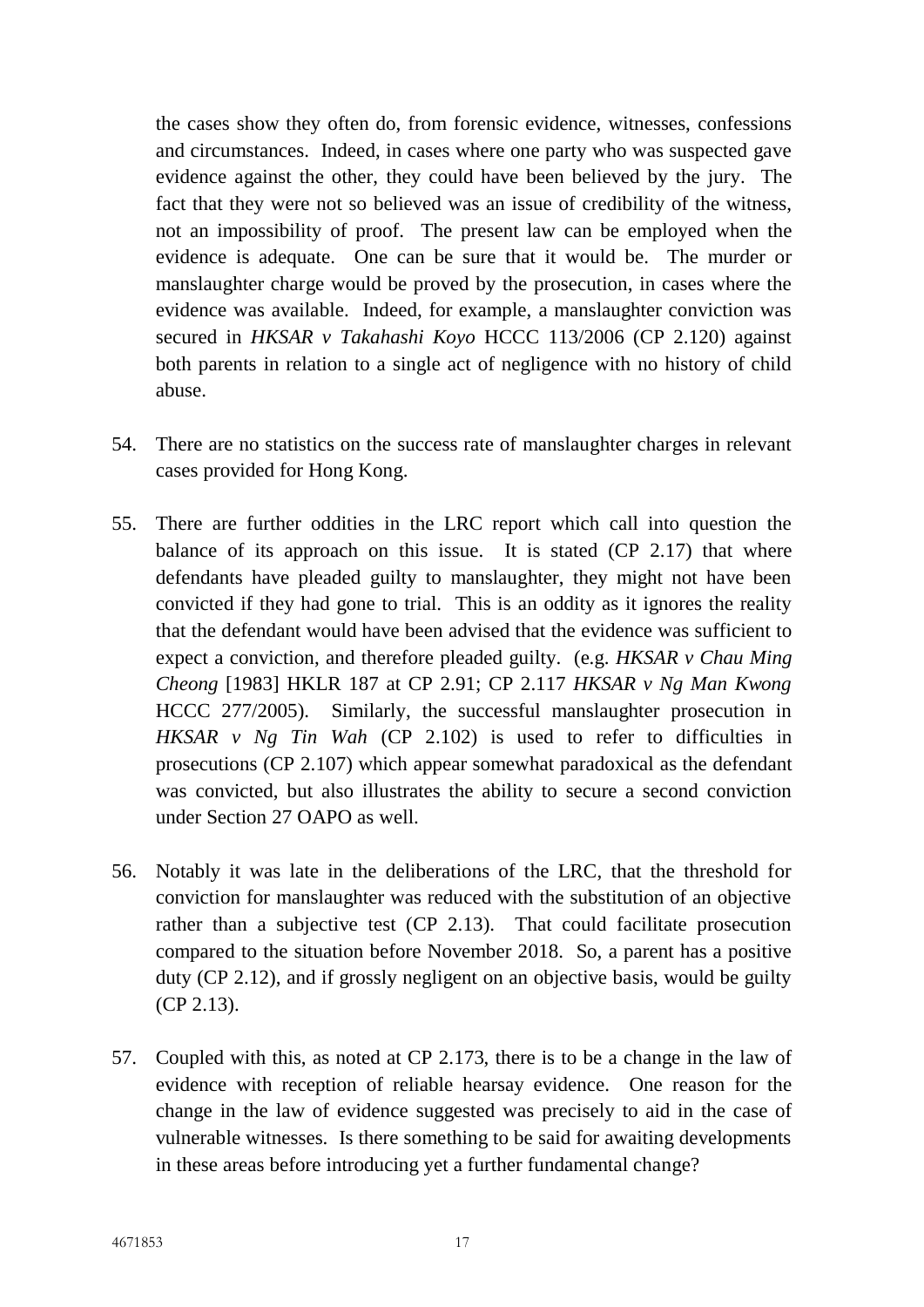- 58. The LRC also considers the charge of inflicting grievous body harm with intent (CP 2.64). This is equivalent to our "Section 17 Wounding". The issue in *Gibson* (1984) 80 Cr App R 24 (CA) – (CP 264) was whether because the injuries had been inflicted over a period on occasions, the parents being together most of the time, they must have known about the abuse, and failing to report was encouragement, rendering both the parent who committed the offence, and the other who "encouraged", guilty of a joint enterprise to injure the child. On appeal, it was held that insufficient evidence existed to support the inference of active approval (i.e. encouragement). The Court of Appeal's rationale was (CP 2.67) that when the evidence does not point to one of the parents rather than the other, and there was no evidence they were acting in concert, there was no alternative to a not guilty verdict. The same rationale was applied in the following case referred to by the LRC at paragraph CP 2.68, *R v S; R v C* [1996] Crim LR 346 (CA), in which the Court of Appeal again felt that the prosecution had failed to prove that one of the two parties had inflicted the injuries, and that the other had aided and abetted, or that there was a joint enterprise. This was a simple absence of evidence as to who exactly caused the injury. However, the circumstances were such that in Hong Kong a conviction under Section 27 OAPO could have been expected. Section 27 OAPO could have an increased penalty.
- 59. In summary, there is obviously no need for a new Section 25A in those cases where there is evidence to support a murder, manslaughter, or wounding charge. The difficulty is with charges of murder/manslaughter/wounding when the culprit is not clear. Section 27 OAPO may still then be available.

#### 60. **Hong Kong cases**

A number of cases are reviewed by the LRC commencing at CP 2.72. It is noted that in the first, *HKSAR v Lam Lui Yin* DCCC 850/2005 (trial); [2007] 1 HKLRD 248 (CA) (sentence review), the defendant was not charged with manslaughter because the prosecution could not identify who inflicted fatal injuries. However, both parents were convicted under Section 27 OAPO. In view of the serious nature of child abuse, the Court of Appeal imposed a sentence of 4 years imprisonment on each of the defendants. The sentence which was imposed could have been up to 10 years imprisonment. Section 27 OAPO was therefore available to secure a conviction, and the penalty ceiling was not obtained in that particular case. It may be that had the maximum sentence under Section 27 OAPO been higher than 10 years, the sentence imposed would have been higher.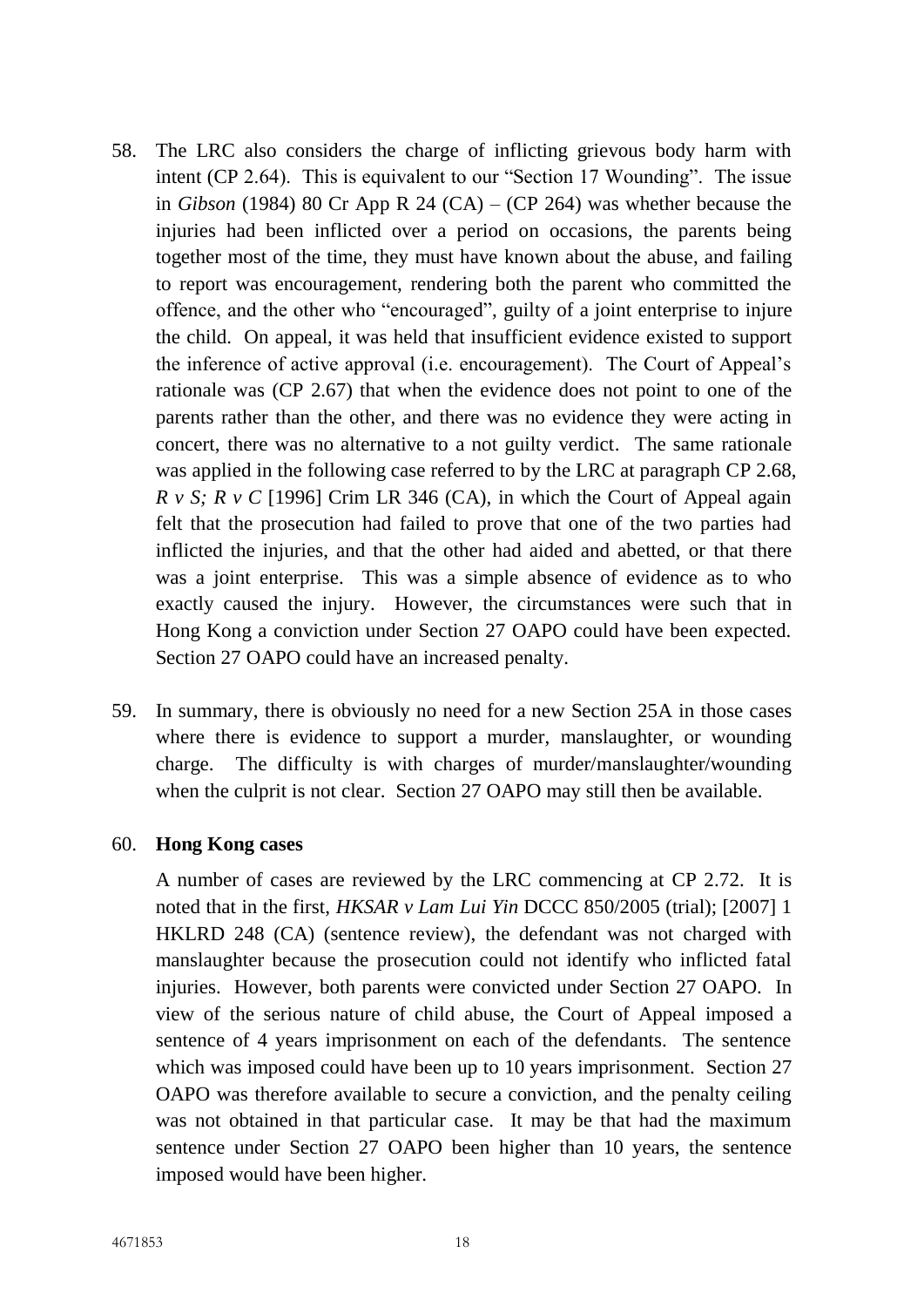- 61. The next case referred to (*HKSAR v Au Yeung Wing-Yan and Chu Ka-Man* HCCC 67/2003) (CP 2.77) is one in which there was adequate evidence to secure a conviction for manslaughter, and accordingly a defendant pleaded guilty to the charge, and was sentenced to 7 years 10 months jail. That defendant's partner (the mother) was convicted under Section 27 OAPO, and was less culpable, having not inflicted the injuries. Nevertheless, the sentence was 6 years under Section 27 OAPO. That was based on neglect of duty as a mother, by not preventing abuse of the child. It is not clear that a prosecution under Section 25A would be any improvement on the result in that case.
- 62. Section 27 OAPO can be and is prosecuted in conjunction with manslaughter (e.g. CP 2.85).

#### CONSIDERATIONS ARISING FROM "OUGHT TO HAVE BEEN AWARE"

- 63. As noted above (paragraph 8) this phrase hardly helps serve the purpose of catching the culprit who inflicted injury. It is really just a reduction in the threshold of proof against the parties. That is scarcely needed. There is no doubt that Section 25A could encourage the prosecution of weaker cases, with the danger of the conviction of the innocent. An example of potential change is the case of *HKSAR v Gurung Hem Kumar* [2011] HKCFI 1251; HCCC 432/2010 (3 March 2011) at CP 2.124. Injuries were inflicted over a period by the father. Whilst it was clearly a case where it could be argued that the mother "ought to have been aware", the Court found that it was not clear whether the mother was aware. What would happen to her under Section 25A? Whilst clearly the Court did not consider she had committed any offence, if Section 25A is enacted, it would be easy to point a finger and for the mother to be prosecuted. The existence of bruising could lead to her conviction. Is that a desirable change? It is noteworthy that the New Zealand legislation did not take this route. It is a requirement that the defendant "knows" of the risk. That is subjective knowledge.
- 64. At CP 3.50 are discussions over the objective nature of the test proposed for Hong Kong. It is however said to be a question of whether the particular individual ought to have been aware, bearing in mind his own character (i.e. a subjective element). The offence contains no guidance on this. Nor does it list the factors (CP 3.53) to be considered. Does the LRC believe that a Court will look for guidance on these, to the UK or elsewhere, with a somewhat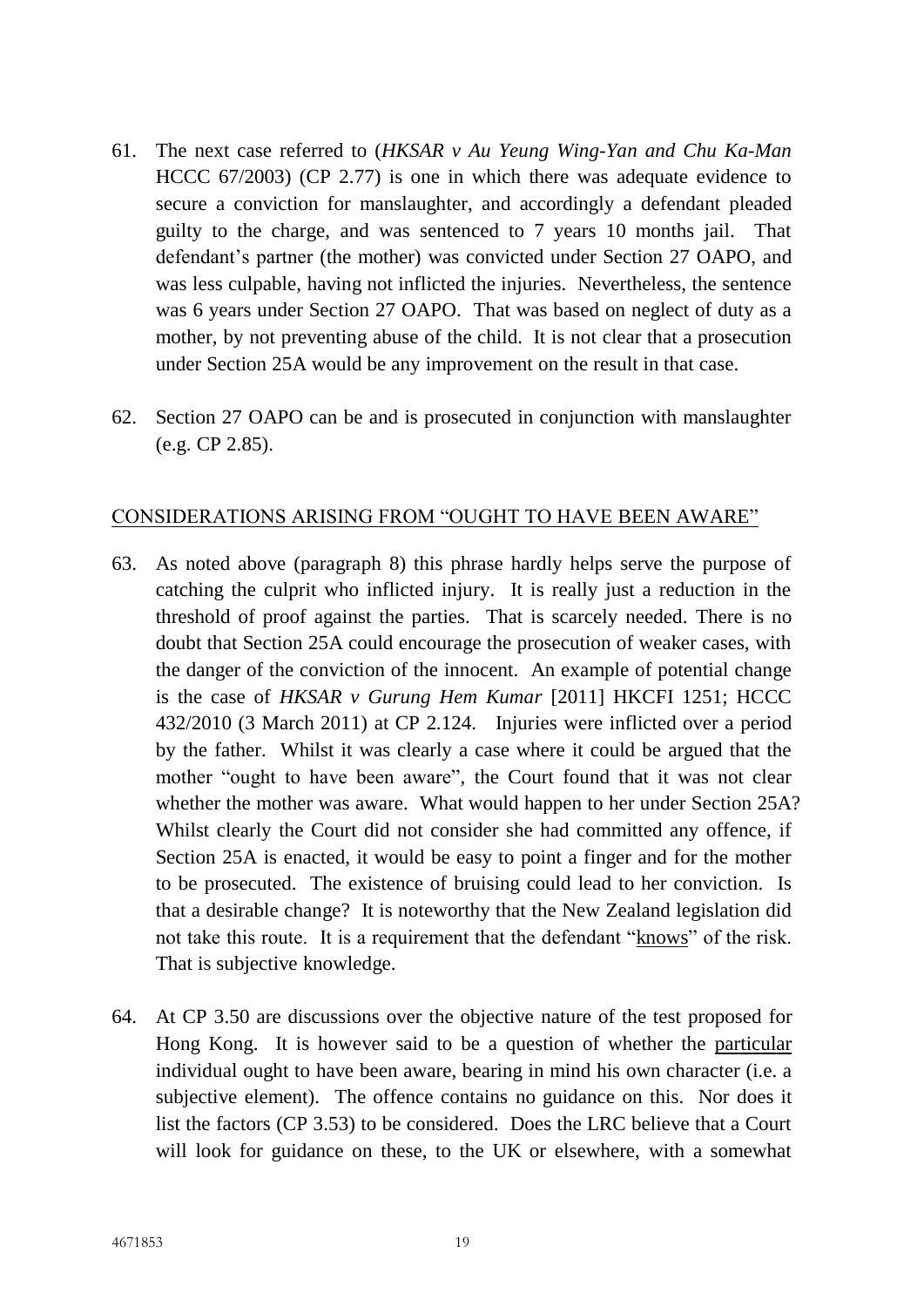divergent offence? Is it better to set these matters out? The Judge may not give the jury guidance (CP 3.55).

- 65. There is an issue not discussed in the CP in Section 25A. It is part of the offence, under sub-section (1)(d) that the defendant failed to take the steps that the defendant can reasonably be expected to have taken. If the defendant was aware of the serious harm as a result of an unlawful act, or neglect, then the steps that could be taken may be easy to devise. However, if the defendant was not aware, but "ought to have been aware", then how could it be said that the defendant failed to take the steps that could reasonably be expected he would take – when he did not actually know? Is it the LRC intention that it is implied that if a person "ought to have been aware" then they should be treated as if they were fully aware? Is it intended that when considering whether or not the failure was so serious that a criminal penalty is warranted, the Court should take into account the fact that the defendant did not actually know or may not have known even though they "ought to have been aware"? Is it intended that should be within the phrase "in the circumstances"? As noted below at Recommendation 9, the position is made more extreme in the Hong Kong proposal, because the defendant need only be aware of a "risk", not a "significant", "appreciable" or "real risk" as suggested in the other jurisdictions.
- 66. The result that a person who actually had no knowledge could be convicted and treated in the same way as person who had knowledge is not discussed in the CP. How would the Judge direct the jury on this? Does this provision fail to give adequate guidance?
- 67. Recommendation 1

### **Recommendation 1**

**[The LRC] recommend the introduction of a new offence of "***Failure to protect a child or vulnerable person where the child's or vulnerable person's death or serious harm results from an unlawful act or neglect"***, to be broadly based on section 14 of the Criminal Law Consolidation Act 1935 in South Australia (as amended by the Criminal Law Consolidation (Criminal Neglect) Amendment Act 2005).**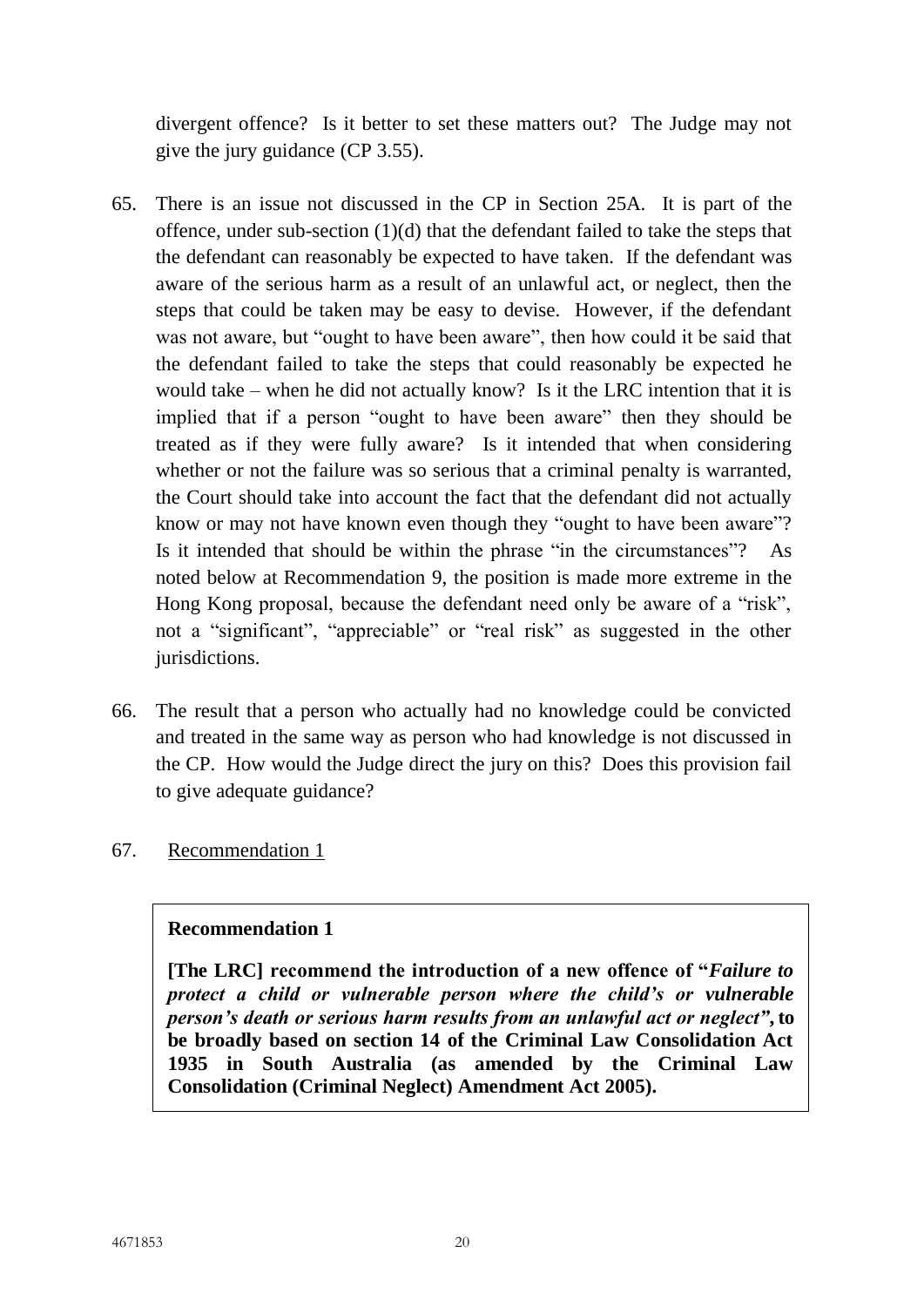- (a) The LRC should consider whether the stated purpose can be achieved by amendment of Section 27 OAPO.
- (b) There is the question as to the proper title of the offence, so there is no danger of it being misunderstood to apply to those in a relatively blameless set of circumstances.
- (c) Since the same set of facts could fall within Section 27 OAPO (which is not so entitled), confusion over the co-relation of the two offences needs to be avoided.
- (d) The present draft wording has considerable difficulties.

#### 68. Recommendation 2

#### **Recommendation 2**

**Subject to the views of the Law Draftsman, [the LRC] recommend that the new offence of** *"Failure to protect a child or vulnerable person where the child's or vulnerable person's death or serious harm results from an unlawful act or neglect"* **should be comprised in a new section of the Offences against the Person Ordinance (Cap 212) and should be located earlier in the Ordinance than section 27 of that Ordinance, to indicate the more serious nature of the proposed new offence.**

It is logical for a new offence to be set out in the position suggested (i.e. Section 25A) if the offence were adopted.

#### 69. Recommendation 3

### **Recommendation 3**

**[The LRC] recommend**

- **(a) subject to (b) below, the retention in its current form of section 27 of the Offences against the Person Ordinance (Cap 212); and**
- **(b) that the Government undertake a review of the maximum penalty applicable under section 27(1)(a) of the Offences against the Person**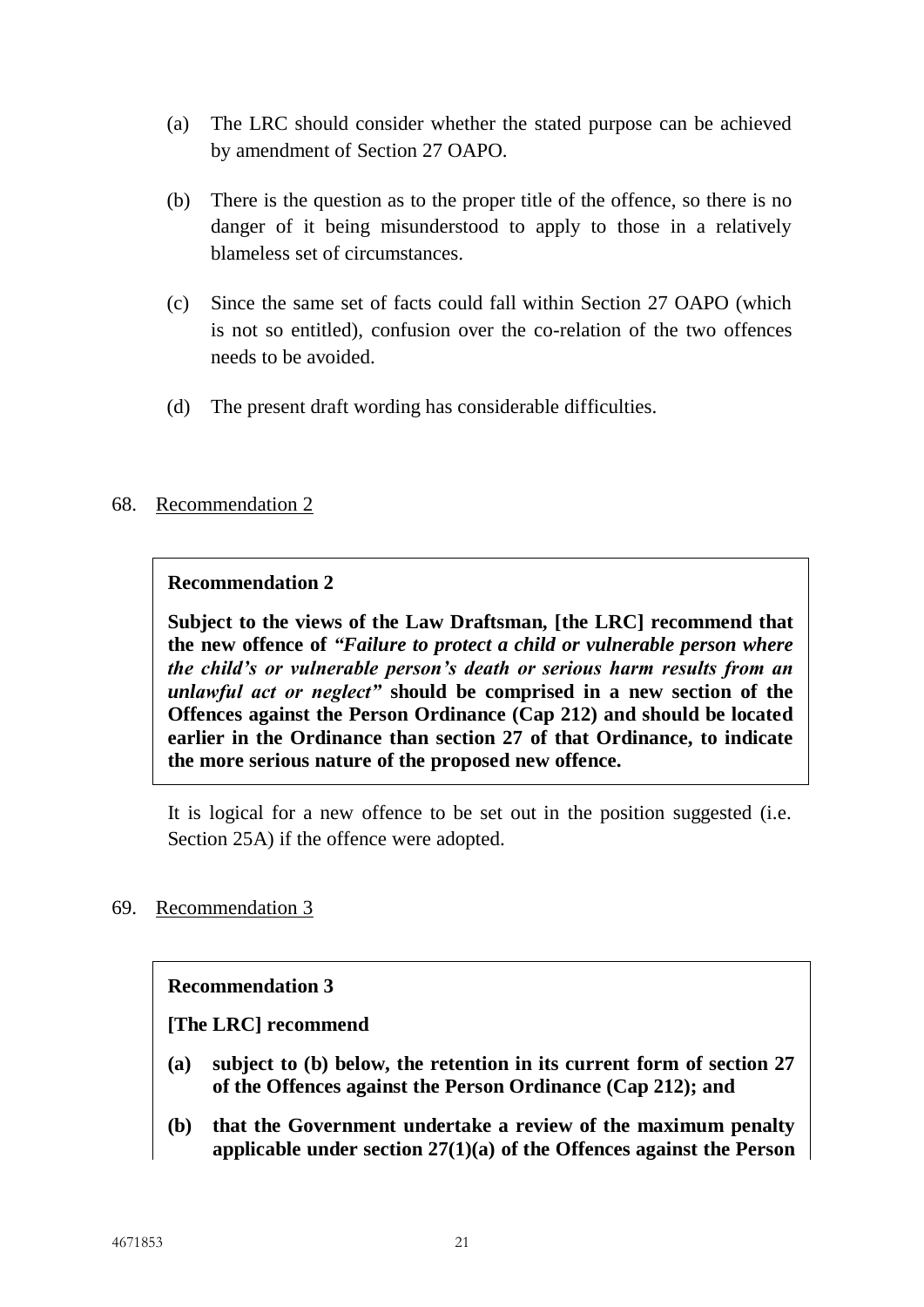### **Ordinance (Cap 212) with a view to increasing it as appropriate.**

- (a) It is certainly correct that the Honourable Mr Justice Kevin Zervos (CP 2.140) did recommend an increase in the level of sentencing under Section 27 OAPO, in a particularly serious offence and that should be done.
- (b) As noted above, there is considerable overlap between the proposed Section 25A, and Section 27 OAPO.
- (c) The views of the D of J on how it would conduct prosecution if Section 27 OAPO penalty is increased, given the two avenues open to it would be welcome. Thereafter the relationship of Section 27 OAPO and Section 25A and how they could operate may be better understood and the recommendations explored in that light.
- (d) Section 27 OAPO could be amended to obviate the need for Section 25A.
- 70. Recommendation 4

#### **Recommendation 4**

**[The LRC] recommend that under the new offence of failure to protect:** 

- **(a) the scope of** *"victim"* **should include** *"a child or a vulnerable person"***;**
- **(b)** *"child"* **should be defined as** *"a person under 16 years of age"***; and**
- **(c)** *"vulnerable person"* **should be defined as** *"a person aged 16 years or above whose ability to protect himself or herself from an unlawful act or neglect is significantly impaired for any reason, including but not limited to, physical or mental disability, illness or infirmity".*
- (a) There is no inclusion of "old age" in the proposed Hong Kong definition, but presumably it is intended that would be covered by "infirmity". (c.f. CP 1.37 "vulnerable" includes "elderly"). In UK, the phrase "through old age" is specifically included (CP 3.33). It is referred to in New Zealand definition (CP 5.36). Hong Kong faces an ageing population, so perhaps that would be a worthwhile inclusion.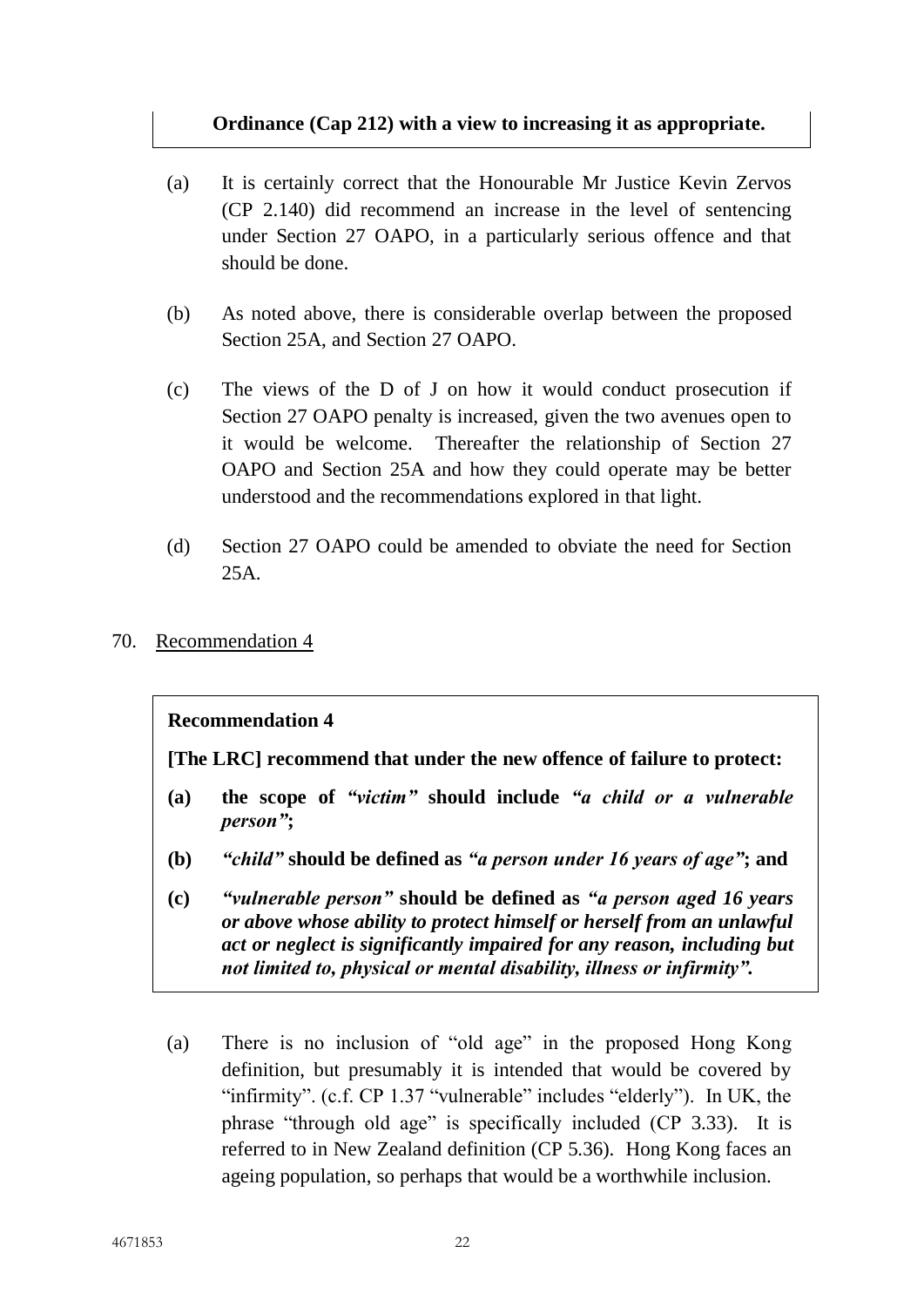- (b) We consider that the age limit under the term "*child*" and "*vulnerable person*" should be 18 years old.
- (c) The Hong Kong public might be surprised that under a UK authority (CP 3.94 *R v Khan* [2009] 4 All ER 544 (CA)) a fully fit adult could be held vulnerable if "dependent". This is effectively included in Hong Kong by the phrase "for any reason". This is an example of different law in Hong Kong from the South Australia model which would not include such a person (CP 4.21) (CP7.18). The LRC has also chosen the wider threshold of the vulnerable adult being under a significant impairment, (CP page 301) rather than the requirement in New Zealand of a more substantial type of impairment (CP 5.59). Is this widening of the offence desirable?
- (d) Section 27 OAPO could be extended to include vulnerable person.
- 71. Recommendation 5

### **Recommendation 5**

**[The LRC] recommend that the offence of failure to protect should apply in cases involving either the death of the victim, or where the victim has suffered serious harm.**

**[The LRC] are not in favour of the inclusion of a statutory definition of**  *"serious harm"* **within the terms of the offence.**

The LRC points out how other jurisdictions have included definitions of "serious harm", but they prefer not to do so. In itself, the exclusion of a definition might not be of too much concern. However, at a number of points (dealt with herein below), the LRC does rather water down the legislation/wording in other jurisdictions. When one combines all of such alterations together, it may lead to a threshold for the offence in Hong Kong, which is lower than the other jurisdictions. For this reason, the wording should convey the sense of "*really*" serious harm. For example, an alternative as used elsewhere is "*serious injury*". In New Zealand (ES 7.23) the word "*injury*" rather than "*harm*" is used. It might be thought that the word "*injury*" conveys a slightly different picture than "*harm*". The definitions in other jurisdictions which the LRC refers to at e.g. CP and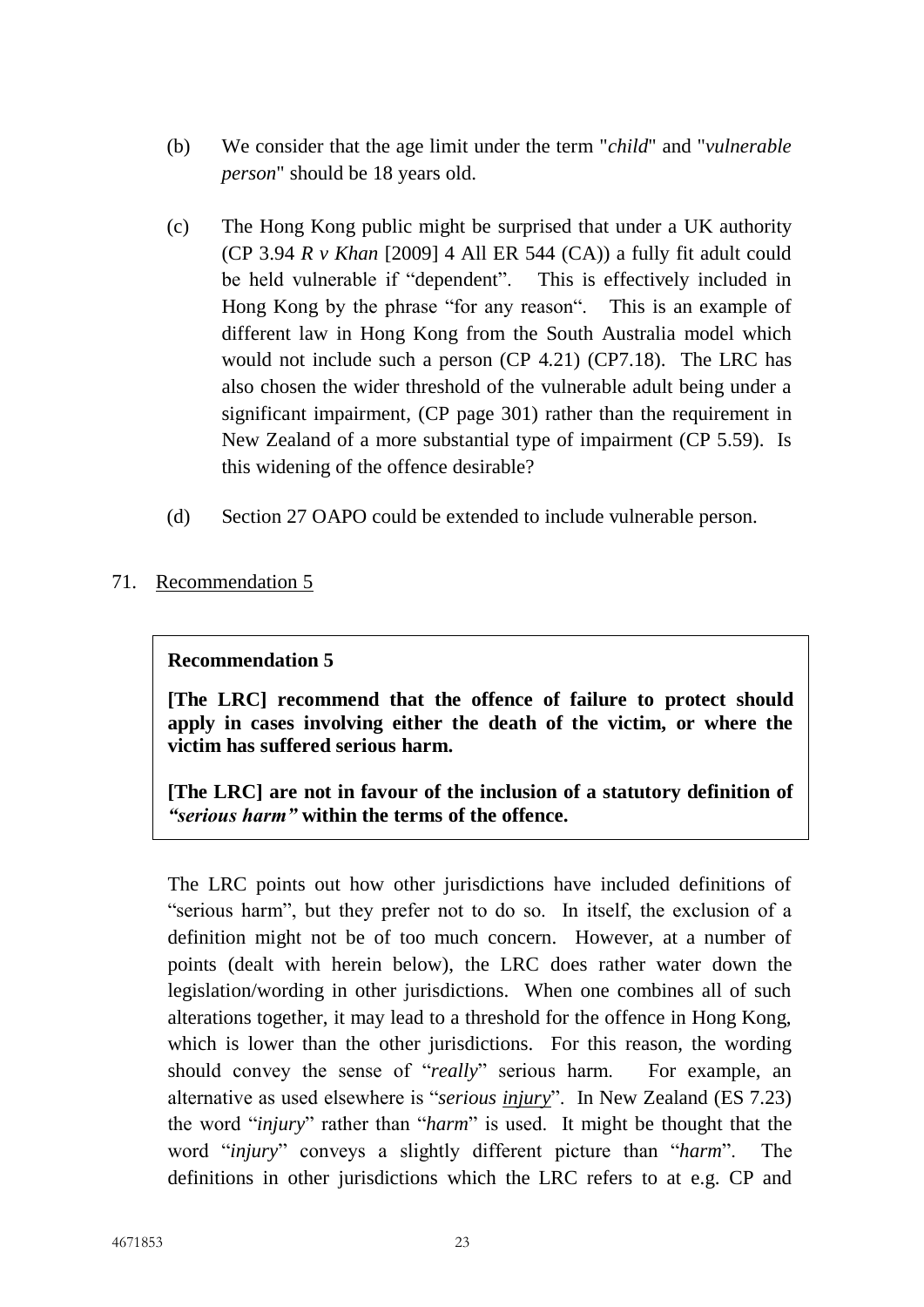ES7.21 and thereafter, are plainly used in South Australia, England and New Zealand to convey the degree of seriousness, and absence of definition could remove that sense. As can be seen at CP and ES 7.21, the South Australia definition has similarities to the ingredients in the Hong Kong Section 27 of the OAPO e.g. loss of a part of a body, serious disfigurement. The English and New Zealand Law Commissions made reference to grievous bodily harm as a touchstone, and a "natural meaning", i.e. resulting in "*really*" serious bodily harm (CP 3.42; 7.22; 7.23). The proposed Hong Kong phraseology could specifically include the word "*really*" to convey the meaning (ES 7.22). See also comments on Recommendation 9 below, where "*appreciable risk*" (South Australia) or "*significant risk*" (UK) is demoted to "*risk*" in Hong Kong's proposed offence. The purpose of this, the LRC itself notes (CP 3.44), is so that the defendant will not be liable for mere carelessness, they need to neglect a "*serious*" level of risk. Why not say so? "*Significant*" has been said in UK (CP 3.49) to bear its ordinary meaning. These changes need to be considered in the light of the "ought to have been aware" limb. Combined, there could be a substantial reduction in what needs to be proved, from the "*model*".

#### 72. Recommendation 6

#### **Recommendation 6:**

**[The LRC] recommend that the concept of** *"duty of care"* **to the victim used in section 14 of the Criminal Law Consolidation Act 1935 in South Australia (as amended in 2005), and** *"member of the same household"* **who has** *"frequent contact"* **with the victim used in section 5 of the Domestic Violence, Crime and Victims Act 2004 in the United Kingdom, should be used as alternative bases for liability under the Hong Kong offence.**

(a) Rather than to leave a Court to try later to interpret legislative intention, as clear as possible guidance should be given on legislative intention. There is a real danger that the net could be cast too wide. For example, paragraph ES7.30 mentions that as drafted the offence would not preclude a domestic helper, or a staff member in an elderly care home, from being charged. There is plainly a difference between a domestic helper who may be a trained nurse, hired specifically to care for a family member (e.g. elderly and in need of assistance), and one who is merely a cook/cleaner with no agreed responsibility.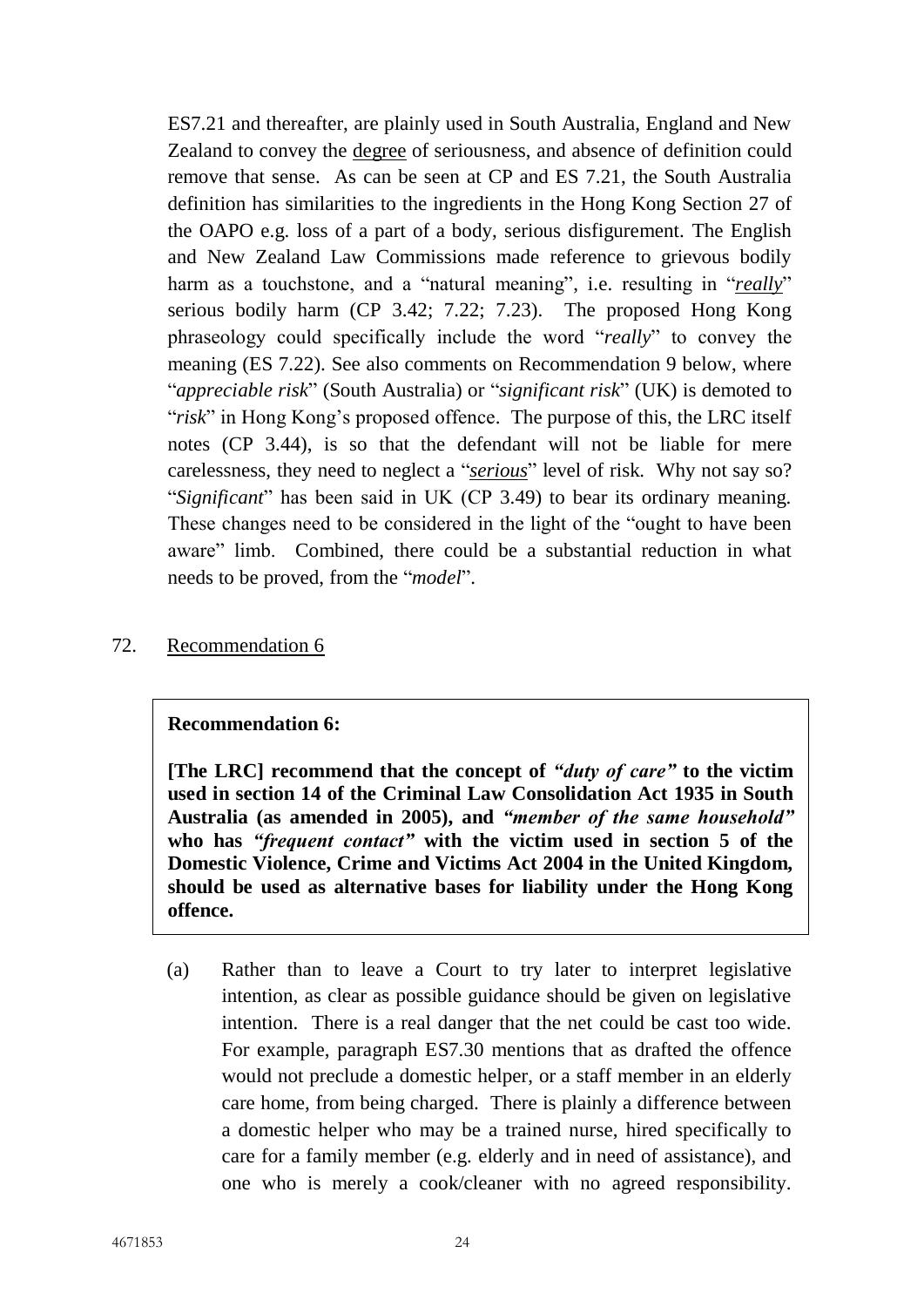Similarly, could a staff member of an elderly care home be responsible for every person who is in care in that care home? Presumably there would need to be a specific contractual obligation for that domestic helper or staff member to deal with the particular victim. There is not a great deal of assistance given to any Court in the future in deciding precisely where the line is to be drawn. There will be no difficulty in a case of a parent or legal guardian, in the context of them being obliged to fulfil the duty of care to the victim if they are in a position to. However, for others who were merely in the "*household*" and do not have such a status, it is a more difficult question. ES paragraph 7.29, makes reference to "*a member of the same household*" (which is dealt with in sub-section 3(a) of the proposed offence). It includes those visiting often enough to regard them as a member of the household. Would a neighbour, who visits often, thereby acquire a duty of care and the liability? Would an elder child sibling who sometimes looks after a younger sibling, but prefers to spend most of their time going out to play with friends, thereby have a duty of care as a common householder?

- (b) It is noted at CP1.44 that a service provider (body/corporation) such as a care home could be liable. However, the definition does not specifically provide for this. Is that the LRC intention? In New Zealand a specific provision is included.
- 73. Recommendation 7:

#### **Recommendation 7**

**[The LRC] recommend that no minimum age for the defendant should be stipulated in the Hong Kong offence, in line with the approach in section 14 of the Criminal Law Consolidation Act 1935 in South Australia (as amended in 2005).**

It would seem unlikely that any person under 16 other than a parent also would be in a position of responsibility, or that it would be reasonable to consider them as placed in a position of responsibility, but as noted para 72(a) above it could expose child siblings to a prosecution. It is noteworthy that in New Zealand opposition to this raised the age to 18(CP 5.61). This is a debateable issue. In New Zealand a specific provision is included.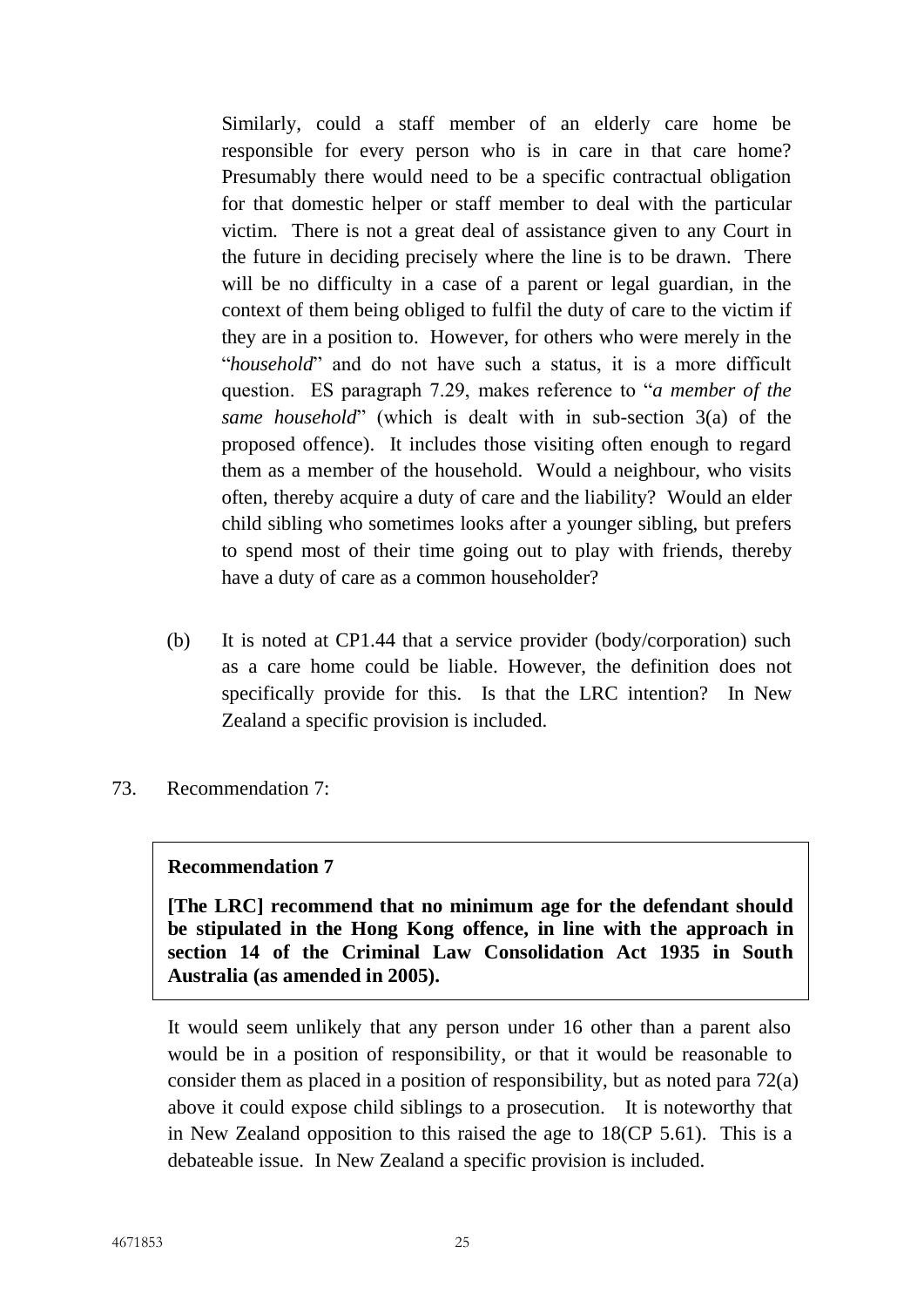74. Recommendation 8:

#### **Recommendation 8**

**[The LRC] recommend that the concept and definitions relating to**  *"unlawful act"* **used in section 14 of the Criminal Law Consolidation Act 1935 in South Australia (as amended in 2005) should be adopted in the Hong Kong offence, subject to the following amendments:**

- **(a) the addition of the words** *"or neglect"* **after** *"unlawful act"* **in the first sub-section of the offence provision;**
- **(b) the replacement of the phrase** *"an adult of full legal capacity"* **with** *"a person of full legal capacity"* **in the definition of an** *"unlawful* **act"**

This recommendation is suitable if the offence were adopted.

75. Recommendation 9:

### **Recommendation 9**

**[The LRC] recommend:**

- **(a) that section 14(1)(c) of the Criminal Law Consolidation Act 1935 in South Australia (as amended in 2005) should be adopted in the Hong Kong offence, subject to the substitution of the words** *"a risk"* **for** *"an appreciable risk"* **in the provision; and**
- **(b) in line with Recommendation 8 above, that the words** *"or neglect"* **should be added after** *"unlawful act"* **in sub-section (1)(c) of the new provision.**
- (a) This is another example where the LRC rather waters down the requirements for the offence in Hong Kong by the omission of the word "*appreciable*" in the recommendation (i.e. when combined with other alterations, to a multiplied effect). The South Australia model was so worded for good reason, so what is the good reason to depart from the model chosen?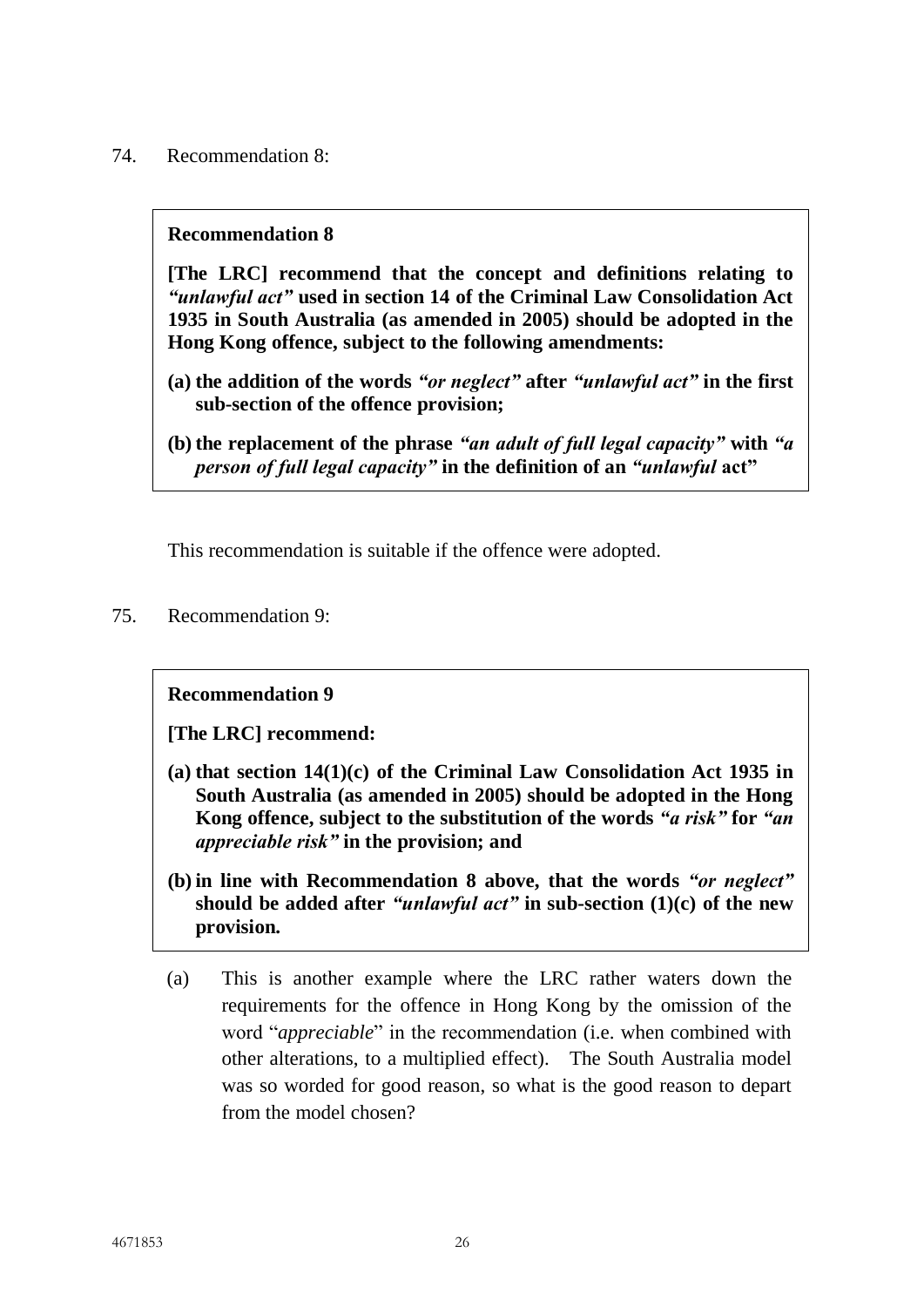- (b) The reasoning offered by the LRC in ES 7.45 is incorrect, because the South Australia model contains both the word "*appreciable*", and the fact the defendant was or "ought to have been aware". The word "*appreciable*" qualifies risk, raising the level of the risk that the defendant was or ought to have been aware of. The UK offence has the adjective "*significant*" qualifying risk (CP 3.28). It is not clear why the LRC want to differ.
- (c) It is notable (ES7.43) that in New Zealand the Law Commission considered that there should be knowledge of a risk of death, grievous bodily harm or sexual assault. It is also notable that in England (ES 7.42) the English Law Reform Commission wished to refer to a "*real*" risk. The words "*appreciable*" and "*real*" were suggested for a purpose. A commonly used phrase as we all know is "*there is always a risk*". An "*appreciable*" or "*real*" or "*significant*" risk is an elevated standard. There is no good reason to create criminal behaviour when this factor is not present. Surely it is only if there is an appreciable risk (i.e. one that could be appreciated by the defendant) that there is any culpability.
- (d) If CP 7.46 is to be the position, then it should be made clear that it is the intention for the Court's guidance. There is nothing in the wording of Section 25A which makes it clear that the Court should be taking into account the sensibilities of the particular defendant, according to his age, experience, intelligence, or otherwise. As is noted in relation to Recommendation 6, it is better not to leave this to the Court to ponder upon at a later date.
- 76. Recommendation 10:

#### **Recommendation 10**

**[The LRC] recommend that:**

- **(a) section 14(1)(d) of the Criminal Law Consolidation Act 1935 in South Australia (as amended in 2005) should be adopted in the Hong Kong offence; and**
- **(b) the word** *"such"* **should be added before** *"harm"* **in the new provision.**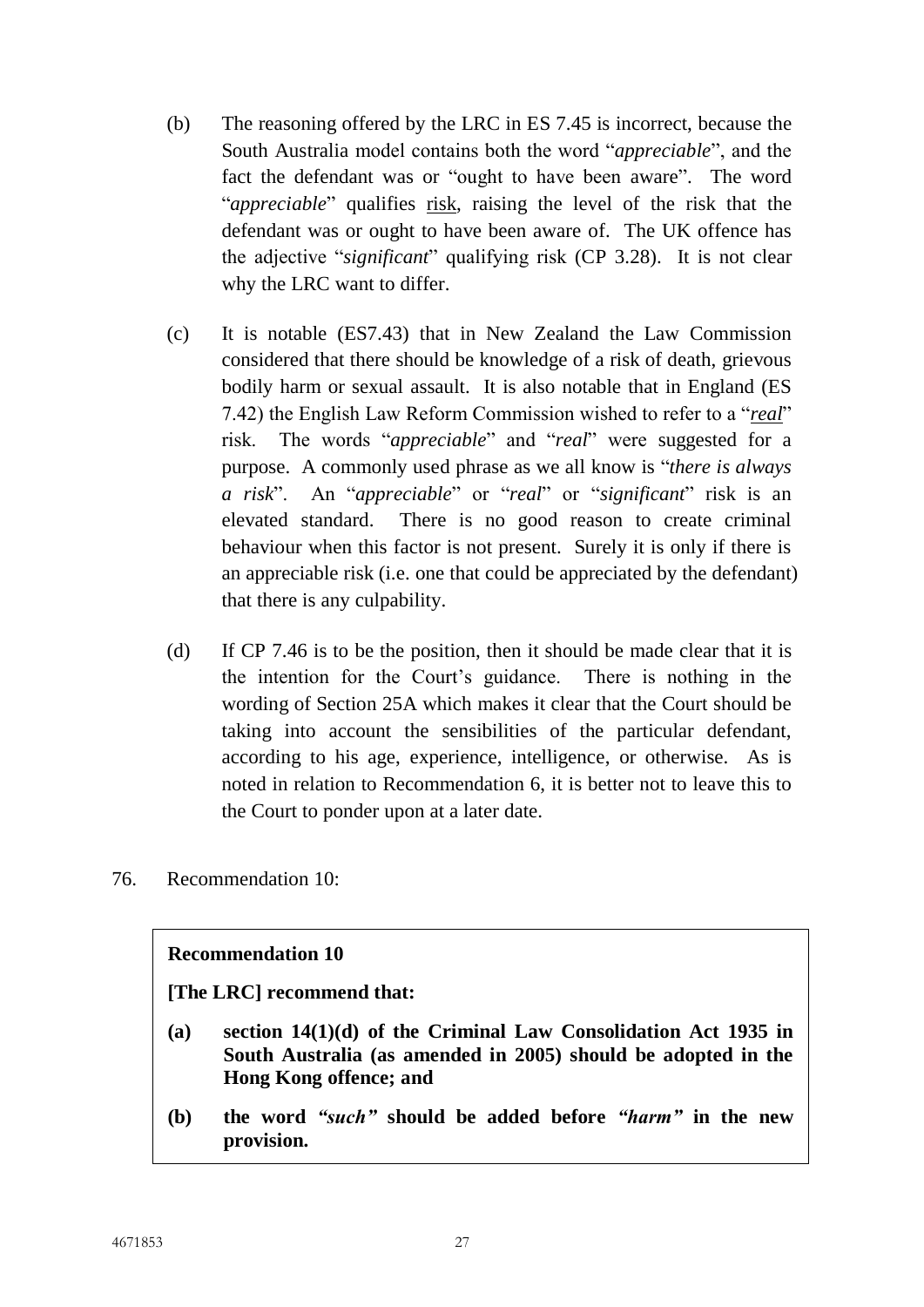With regard to Recommendation 10, it is noted (ES 7.50) that what would need to be proved is that there has been "grossly" negligent failure. That does not specifically appear in Section 25A(1)(d). It could be inserted to make clear that is the requisite level of negligence that must be proved. It does not appear to follow from the wording of the sub-section that gross negligence is a direction that a Judge would feel obliged to give. If the LRC position is that is the direction which should be given, why not be clearer about it in Section 25A? For example, in New Zealand, wording was added for this reason (CP 5.68).

77. Recommendation 11:

#### **Recommendation 11**

**[The LRC] recommend that a provision along the following lines should be adopted in the Hong Kong offence in place of the wording set out in section 14(2) of the Criminal Law Consolidation Act 1935 in South Australia (as amended in 2005):** *"In proceedings for an offence under subsection (1), it is not necessary for the prosecution to prove who did the unlawful act or neglect mentioned in subsection (1)(a)."*

Suitable if the offence were adopted.

78. Recommendations 12 and 13:

### **Recommendation 12**

**[The LRC] recommend that where the victim dies as a result of the unlawful act or neglect, the maximum penalty for the offence should be 20 years' imprisonment.**

**Recommendation 13**

**[The LRC] recommend that where the victim suffers serious harm as a result of the unlawful act or neglect, the maximum penalty for the offence should be 15 years' imprisonment.**

The recommended penalties appear reasonable.

79. Recommendation 14: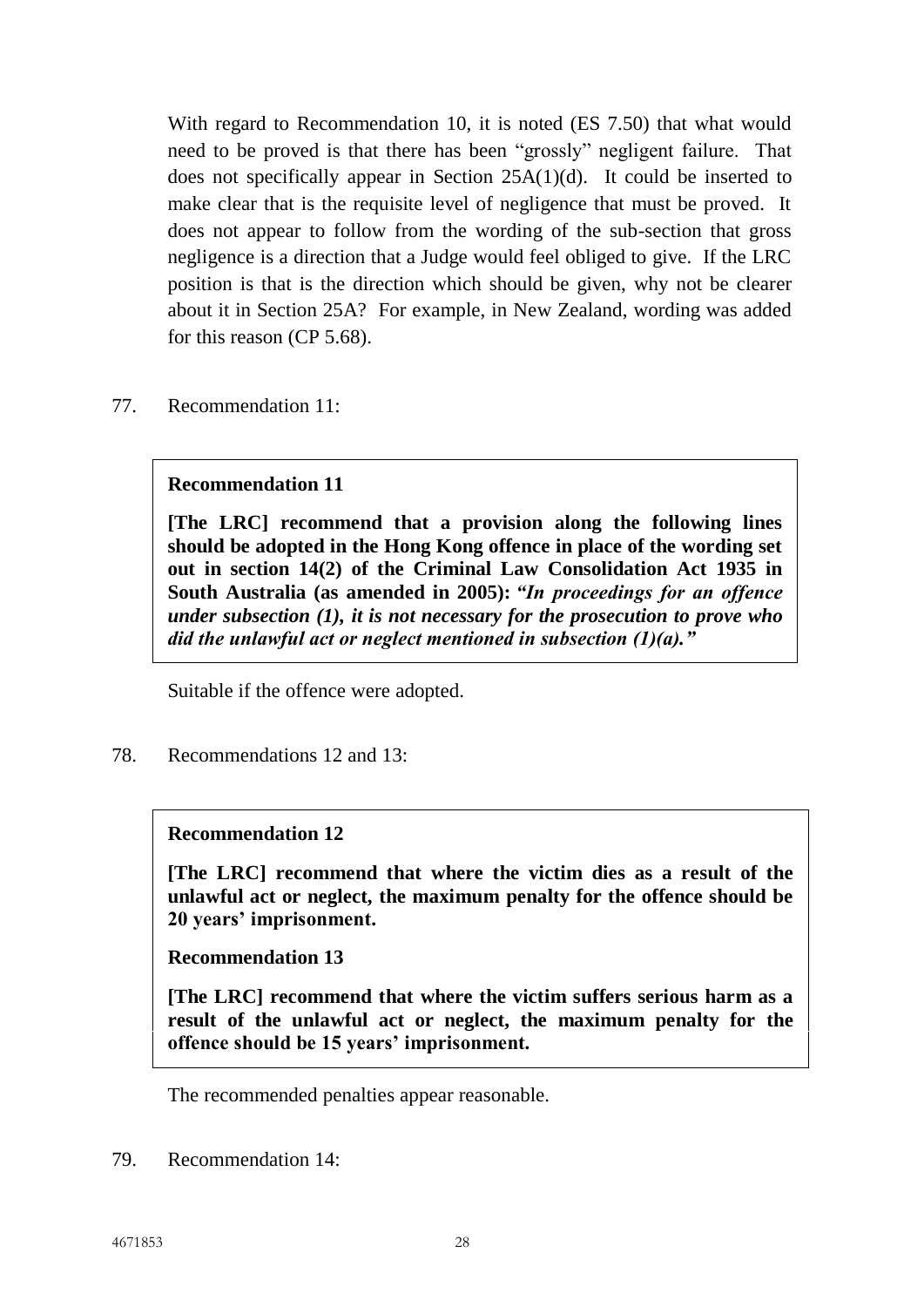#### **Recommendation 14**

**[The LRC] recommend that:**

- **(a) the offence of failure to protect should be an indictable offence;**
- **(b) cases of failure to protect should not be heard summarily in the Magistrates' court;**
- **(c) cases of failure to protect involving the serious harm to the victim should be triable in either the District Court or the High Court;**
- **(d) cases of failure to protect involving the death of the victim should be triable in the High Court only; and**
- **(e) appropriate consequential amendments should be made to Parts I and III of the Second Schedule to the Magistrates Ordinance (Cap 227) to give effect to this recommendation.**

The proposed venue of trial appears reasonable if the offence were to be adopted.

## **CONCLUSION**

- 80. A number of questions are raised above and for the reasons implicit, at this point the Law Society is not convinced that the case for a new offence in the proposed format has yet been made out. As presently proposed, the wording has the difficulties set out above.
- 81. In considering the position and the Recommendations, our views as expanded upon above with reasons, include the following:-
	- **(a) There must be a mental element/mens rea and behaviour/actus reus involving deliberate or reckless conduct or omission sufficiently serious to warrant criminalisation. The present wording in the proposed offence does not satisfy this standard.**
	- **(b) A charge based upon gross negligence would cover the normal scenario. It would not introduce difficulties occasioned by "ought to have been aware", and it would not involve the difficulties of the odd approach of two different actus reus for conviction in the same charge i.e. the defendant caused the harm OR should have known and taken steps. A revision of Section 27 OAPO would possibly be preferable.**